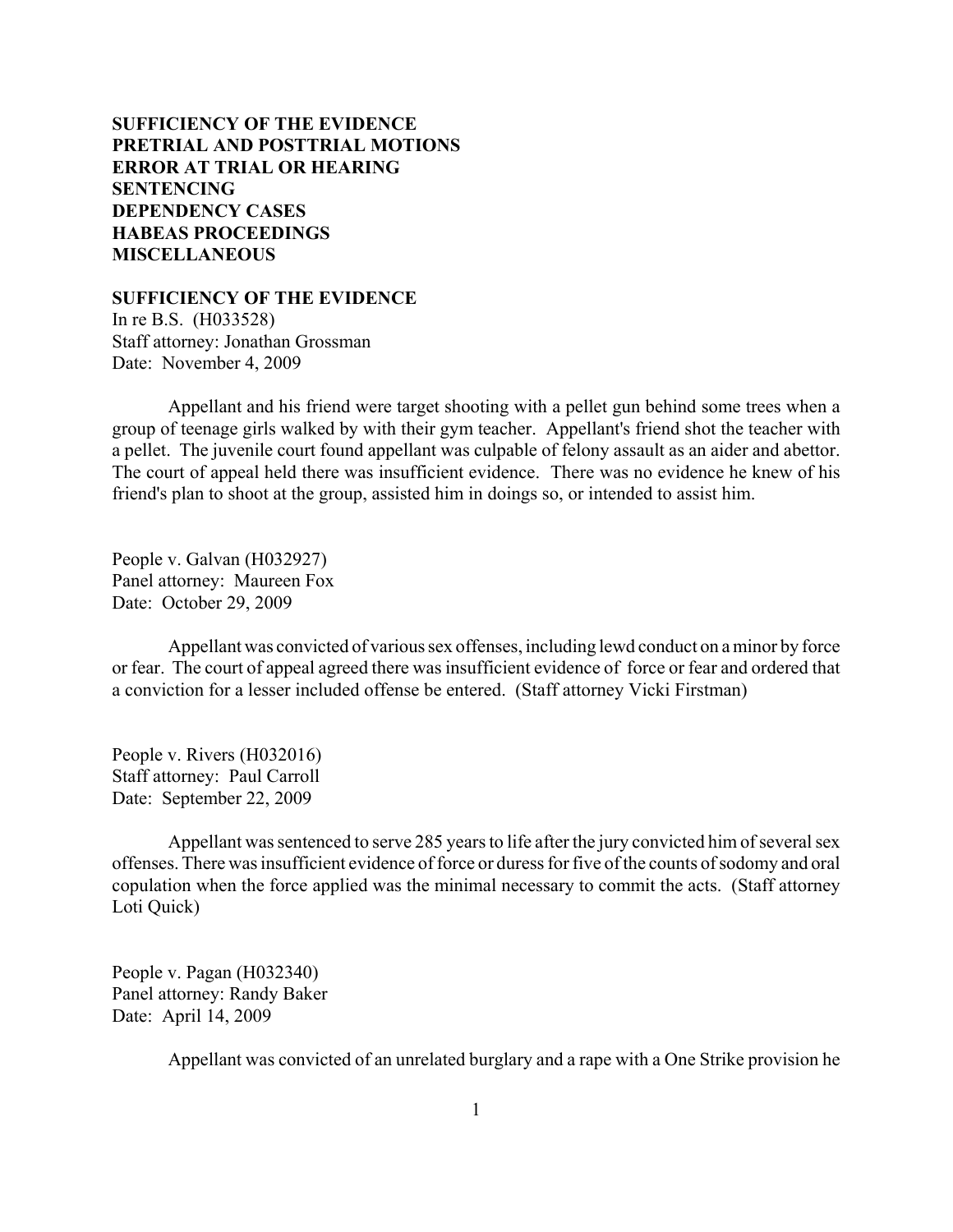<span id="page-1-0"></span>kidnapped the victim because he moved her no more than 65 feet. The crime occurred in 1998. At the time, the law was that a kidnapping required a substantial movement of at least 75 feet. Thus, there was insufficient evidence to support the enhancement. As a result, the life sentence must be reduced to no more than ten years determinate. (Staff attorney Jonathan Grossman)

People v. Chacon (H031725) Panel attorney: Danalynn Pritz Date: February 10, 2009

Appellant was convicted of many counts of molesting several victims. The court agreed there was insufficient evidence for one of the convictions which was based on the vague testimony of one of the victims. Further, there was insufficient evidence of force, fear, or duress for one of the counts. The court of appeal struck a \$70 AIDS fund fine because it was not authorized for the crimes of which appellant was convicted. (Staff attorney Dallas Sacher)

### **PRETRIAL AND POSTTRIAL MOTIONS**

People v. Luis Castro (H032505) Panel attorney: Carlo Andreani Date: September 30, 2009

The trial court revoked appellant's right to represent himself when it learned he could not read or write in English. The court of appeal reversed, holding that not understanding English was a factor in determining whether a defendant is competent to represent himself. (Staff attorney Vicki Firstman)

Drake v. Superior Court (033614) Panel attorney: Patricia Lai Date: July 27, 2009

Appellant filed a notice of appeal from a plea and later filed a request for a certificate of probable cause though within 60 days of the sentencing hearing. The trial court deemed the request to be untimely. The court of appeal granted a writ of mandate in a published decision. As long as the request is filed within 60 days of the order being appealed from, it need not be filed at the same time as the notice of appeal. (Staff attorney Vicki Firstman)

People v. Francisco Puga Panel attorney: John Dwyer Date: July 18, 2009

Appellant pled with the agreement that he would receive probation, but if he were to violate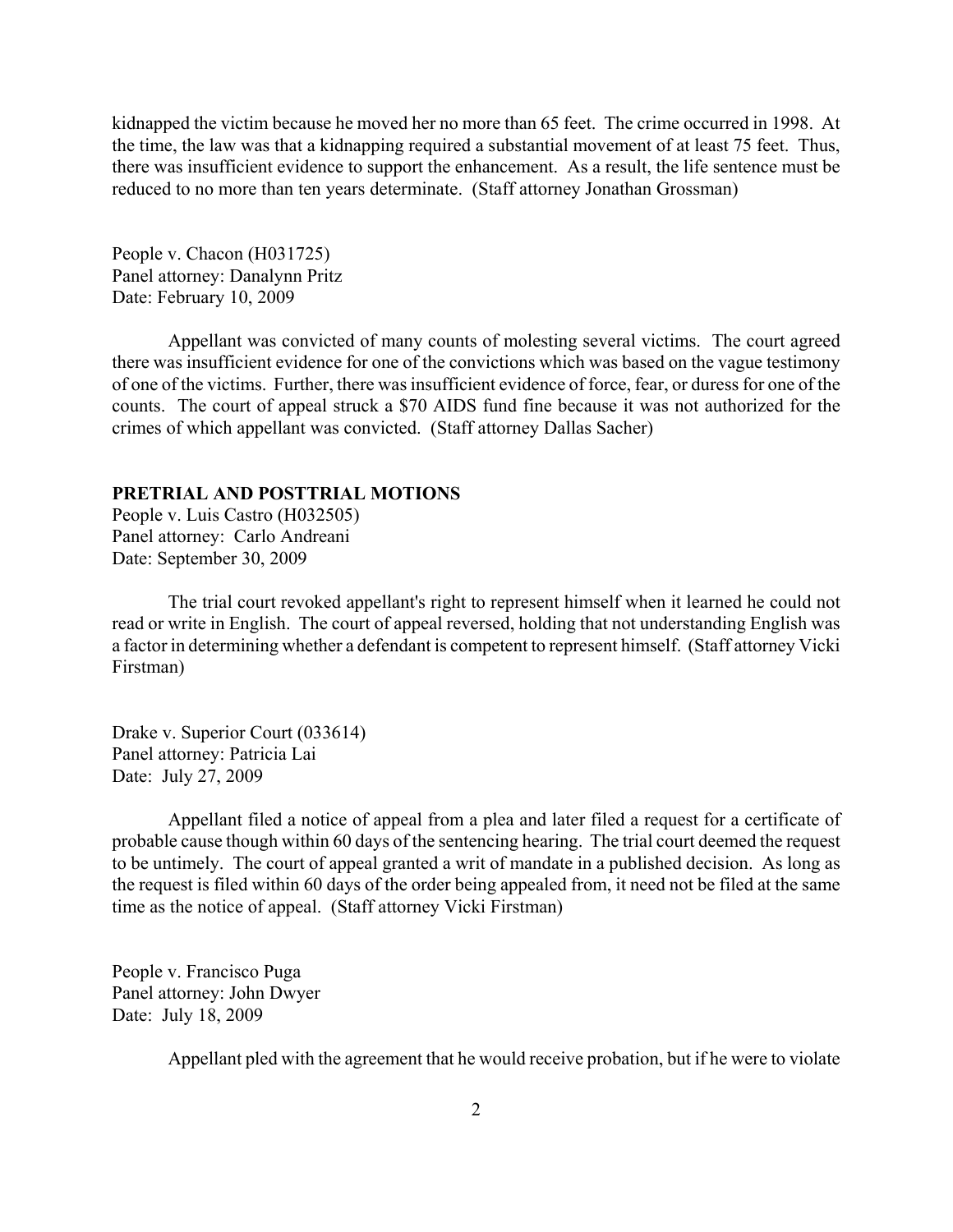probation, he could be subject to a six year prison sentence. After violating probation, the court imposed a six year prison sentence. The court of appeal agreed the sentence violated the terms of the plea bargain and reversed. (Staff attorney Vicki Firstman)

People v. Paul Garza (H031612) Panel attorney: Arthur Wong Date: June 23, 2009

After appellant pled to certain charges, he moved to withdraw his plea. According to a defense psychologist, he was developmentally disabled with an IQ of 67, and he lacked sufficient understand when he pled. (Staff attorney Dallas Sacher)

People v. Pence (H032264) Panel attorney: Demarris Evans Date: May 26, 2009

Pursuant to a plea bargain, appellant pled no contest in one case and admitted a violation of probation in another case based on the conviction on the new case. The court of appeal agreed the plea must be set aside because there was nothing in the record to indicate there was a factual basis for the plea. The violation of probation must be reversed in light of the conviction in the new case being reversed. (Staff attorney Dallas Sacher)

People v. Gardea (H033050) Panel attorney: Jonathan Berger Date: April 22, 2009

Gardea was stopped for driving without a front license plate. He had no passenger, but a second police car arrived. He produced a driver's license and denied he was on probation or parole. The officer took the driver's license and checked with dispatch. Within about two minutes, dispatch confirmed the driver's license was valid and he was not on probation or parole, but he was required to register as a sex offender and as a narcotic offender. The officer walked back to Gardea but did not return the driver's license. He asked where Gardea came from, and he replied from the nearby Motel 6. The officer knew the motel to be a place of drug trafficking. He asked Gardea if he had anything illegal. He looked back in his car and then replied he had a pipe. This exchange took about a minute. He consented to a search. The officer found a crank pipe and a small amount of methamphetamine. The superior court granted a motion to suppress, ruling that once the dispatcher confirmed the driver's license was valid and Gardea was not on probation or parole, the officer's remaining duty was to write a citation; the subsequent questioning unduly prolonged the detention. The evidence was suppressed and the charges dismissed. The prosecution appealed. The court of appeal affirmed the dismissal. The search was unduly prolonged without probable cause. (Staff attorney Lori Quick)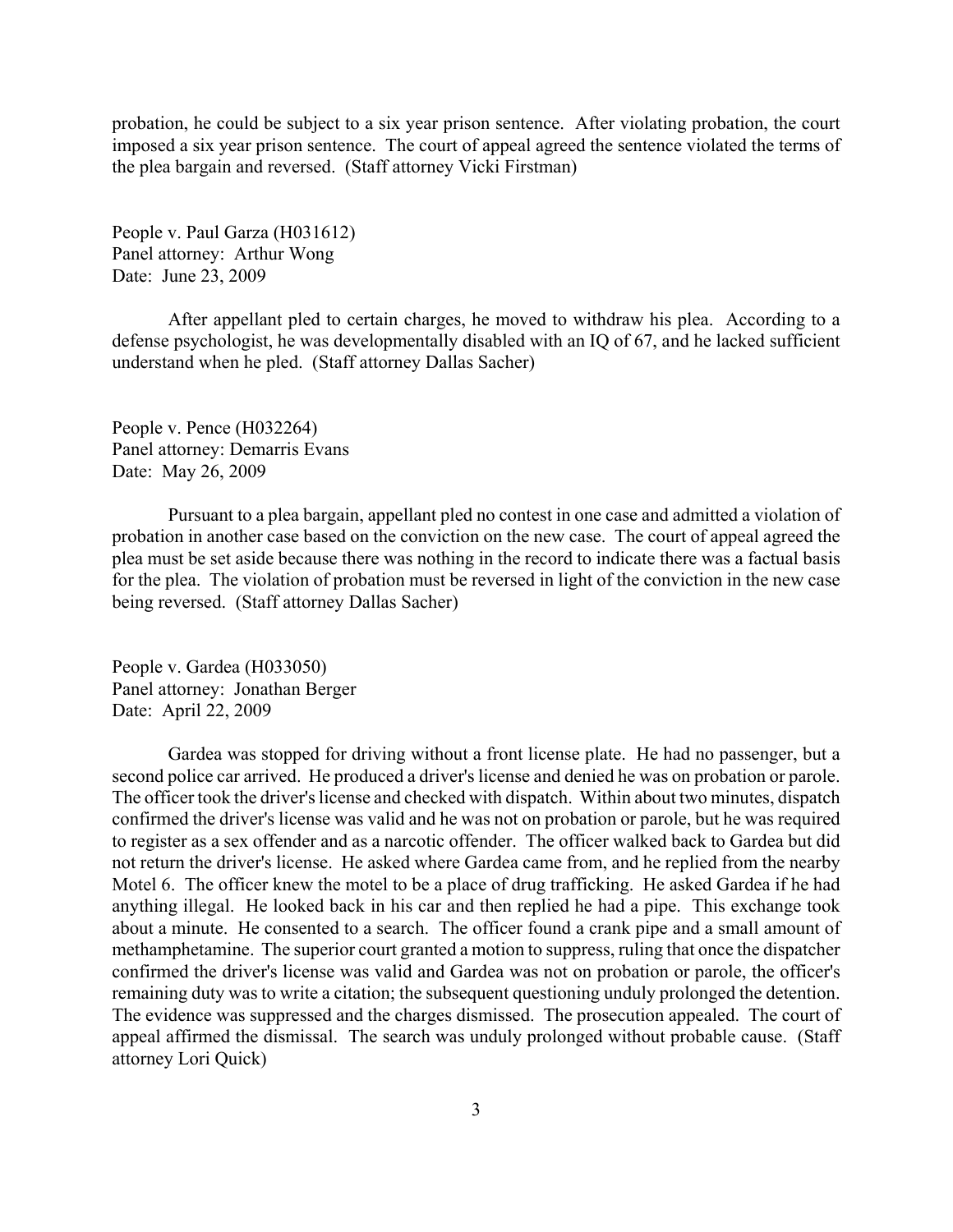<span id="page-3-0"></span>People v. Earle (H031525) Panel attorney: Fred Schnider Date: March 19, 2009

Two separate cases were filed against appellant. In one case, he was charged with misdemeanor indecent exposure, where the evidence against him was strong. In the other, he was charged with felony sexual assault where a rational jury could have found him not guilty. In a published decision, the court of appeal held the failure to sever the charges deprived him of a fair trial. (Staff attorney Dallas Sacher)

People v. Johnson (H031765) Staff attorney: Jonathan Grossman Date: January 20, 2009

Appellant was an SVP patient who did not have a trial on his petitions for about four years. There were delays to accommodate the government's motions to consolidate the petitions, for new evaluations (once the evaluators unanimously determined he did not qualify for commitment), and to schedule around the busy schedule of government witnesses, the court, and the deputy district attorneys. This was a companion case to *People v. Litmon* (2008) 162 Cal.App.4th 383. The court of appeal held appellant was deprived of a speedy trial and ordered that his petitions must be dismissed.

People v. Jorge Rubio (H033178) Panel attorney: Bart Scott Date: January 14, 2009

Appellant's SVP commitment was retroactively modified to be an indeterminate term. Respondent agreed to a stipulated reversal. (Staff attorney Jonathan Grossman)

## **ERROR AT TRIAL OR HEARING**

People v. Dennis Curtis (H034102) Staff attorney: Paul Couenhoven Date: December 29, 2009

Appellant pled to two wobblers charged as felonies. The plea agreement was complicated and somewhat ambiguous. Before he pled, he asked the court for confirmation that if the court agreed he should receive local time, the charges would be reduced to misdemeanors, and the court confirmed this. Neither attorneys contradicted this statement. At sentencing, the court placed him on probation but did not reduce the charges to misdemeanors. The court of appeal agreed this was a violation of the plea bargain and he was entitled to specific performance.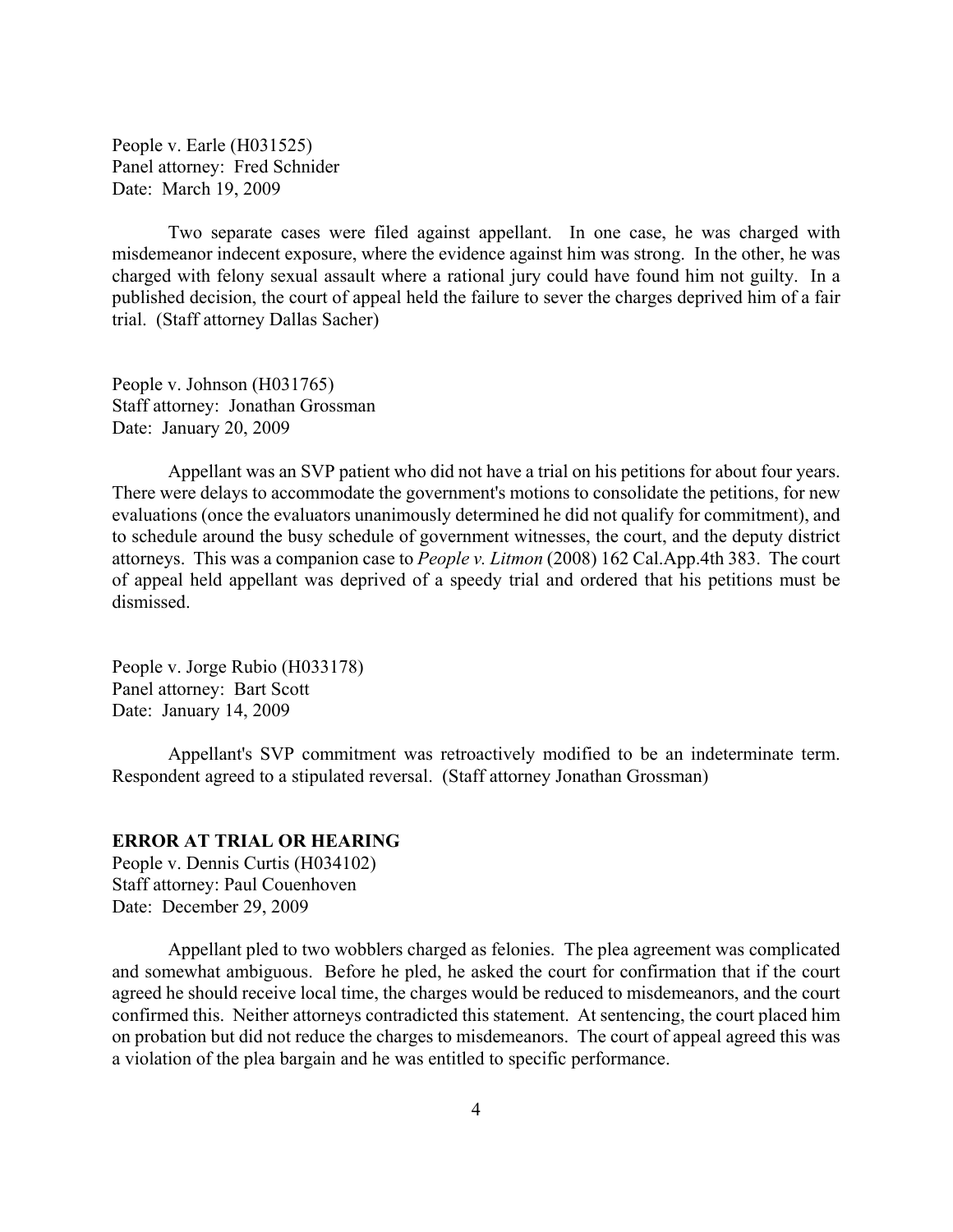People v. Bruce Mello (H033864) Panel attorney: Richard Boire Date: December 21, 2009

Appellant was convicted of cultivating marijuana after the jury rejected his medical marijuana defense. He argued on appeal the court prejudicially erred in instructing the jury that the defense only permitted six mature or 12 immature plants. The Attorney General agreed, and the court of appeal reversed. (Staff attorney Dallas Sacher)

People v. Romesh Kanda (H031532) Staff attorney: Paul Couenhoven Date: November 30, 2009

Appellant was convicted of second degree murder. During the trial, the jury was instructed that provocation for voluntary manslaughter depends on how a reasonable person would react in the same situation. Voluntary manslaughter however only requires the defendant to act rashly from objectively reasonable provocation; it does not require an average person to react in a homicidal manner. The court found the instruction was ambiguous and that the jury would understand it incorrectly based on the prosecutor arguing that there is no voluntary provocation unless an reasonable person would react in a homicidal manner. The judgment was reversed, and the prosecution was given the option of electing to reduce the conviction to voluntary manslaughter if it chose not to retry appellant.

People v. Jacob Hernandez (H031992) Attorney: Marc Zilversmit Date: November 9, 2009

Appellant was charged with premeditated attempted murder based on a gang shooting. Two of the confederates pled and agreed to testify against appellant. As part of their plea agreements, they signs declarations. The court ordered that the declarations be released to defense counsel and that the contents could not be shared with their clients, even as the witnesses were testifying. In a published decision, the court of appeal held there was an insufficient showing for keeping their statements confidential. (SDAP did not participate in the appeal)

People v. Clifford Jackson (H032539) Panel attorney: David Martin Date: October 22, 2009

A jury convicted appellant of attempted criminal threats. In a published decision, the court of appeal agreed that merely adding a standard attempt instruction to the criminal threats instruction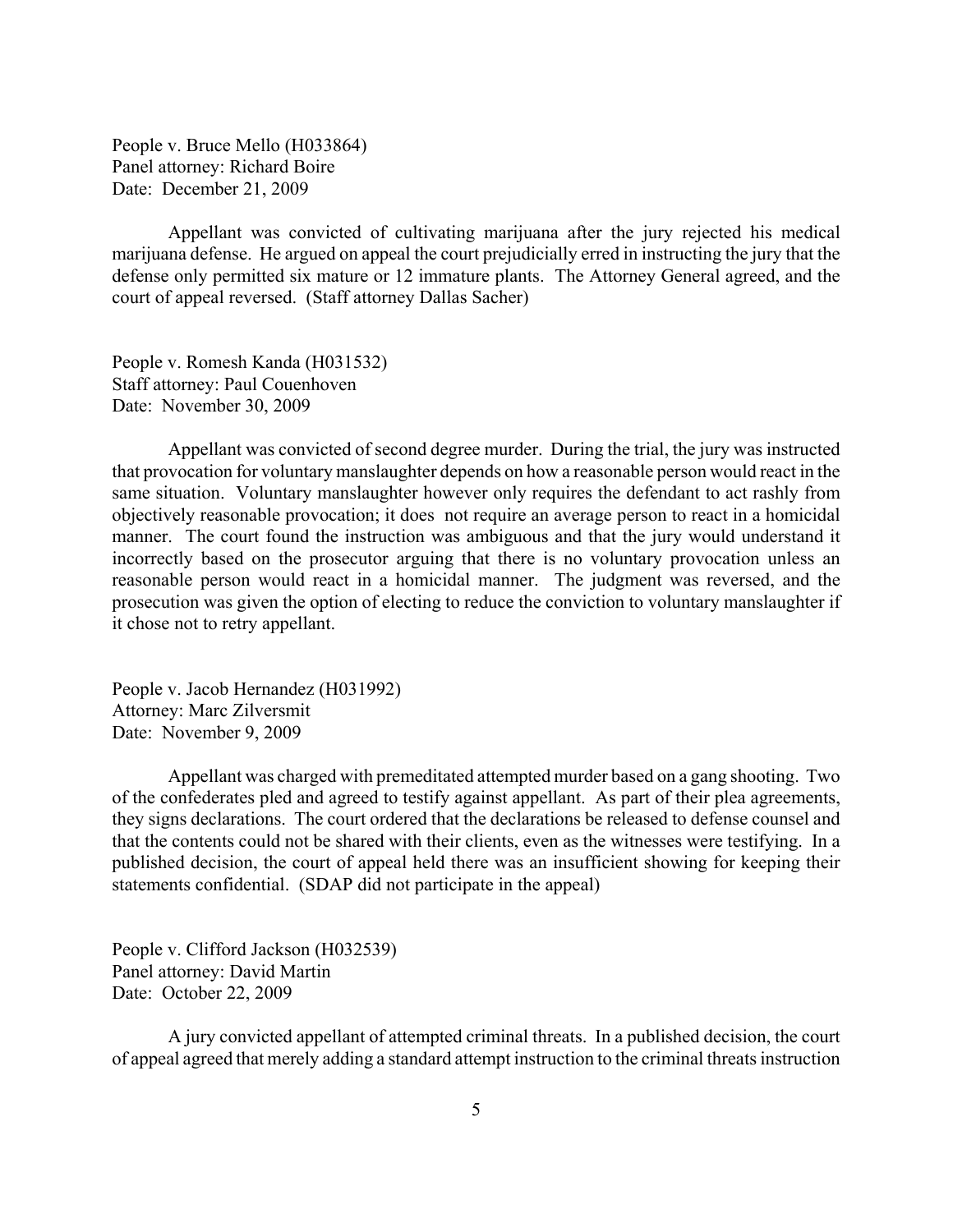was not a correct statement of law for the crime. (Staff attorney Jonathan Grossman)

People v. Rivers (H032016) Staff attorney: Paul Carroll Date: September 22, 2009

Appellant was sentenced to serve 285 years to life after the jury convicted him of several sex offenses. During deliberations, one of the jurors was removed purportedly for failing to deliberate. The juror said he was willing to listen to others' points of view but he did not find the prosecution witnesses credible. The court of appeal held it was error to remove the juror, and a new trial was required. (Staff attorney Loti Quick)

People v. N.Z. (H030760) Panel attorney: Stephen Bedrick Date: September 15, 2009

Defense counsel retained a psychologist to examine the defendant. The psychologist wrote a report which included information obtained from the defendant. Trial counsel handed the unredacted report to the prosecution, though he decided not to have the psychologist or defendant testify. The prosecution sought to introduce some of the information in the report. The defense objected on the ground the information was attorney-client and psychotherapist-patient privilege. The trial court overruled the objection and admitted the evidence. The court of appeal reversed, finding trial counsel was ineffective for providing the information when there was no duty to or advantage for doing so. (Staff attorney Lori Quick)

People v. Guerra (H032881) Panel attorney: Robert Derham Date: July 31, 2009

The court found appellant guilty of various sex crimes against two victims but found the one strike enhancement of multiple victims not true. The court instructed the jury to reconsider and that it "should" find the enhancement true if the predicate facts were true, so the jury did. The court of appeal reversed the verdict for the enhancement. (Staff attorney Lori Quick)

People v. Thomas Miller (H032249) Staff attorney: William Robinson Date: July 15, 2009

Appellant was convicted of assault with a deadly weapon by a person serving a life term and attempted murder stemming from a shanking while appellant was a prisoner. Respondent conceded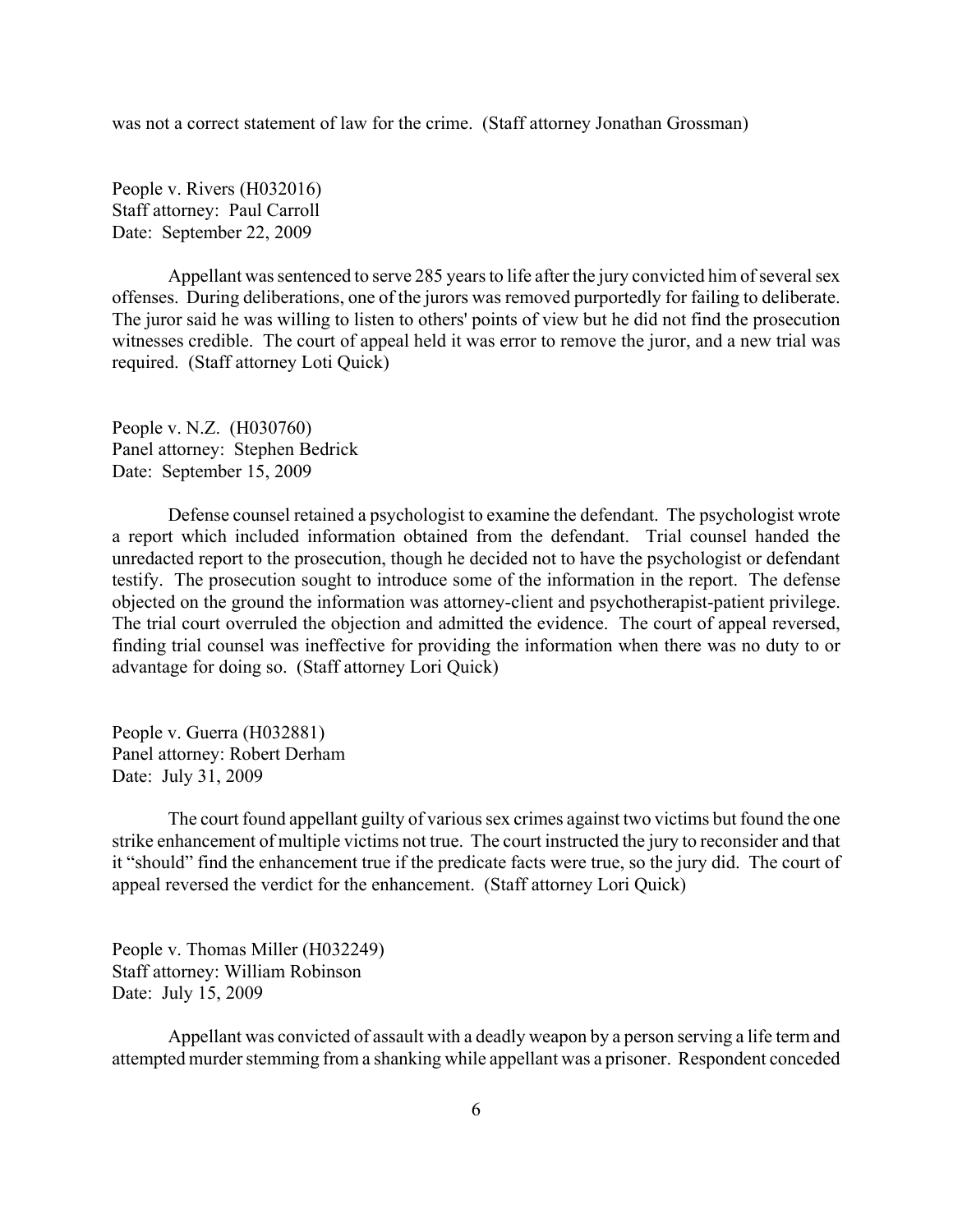<span id="page-6-0"></span>there was insufficient evidence appellant was serving a life term. In a published decision, the court of appeal also reversed because the trial court abused its discretion in denying appellant's motion not to be shackled during the trial.

People v. Tony Civitillo (H033315) Panel attorney: Ozro Childs Date: July 13, 2009

Appellant was tried and acquitted of various charges based on him allegedly shooting a firearm from a car on March 2, 2008. But the jury convicted him of possession of a firearm on the previous day based on appellant's testimony at trial that he had shot at bottles on that date. The court of appeal reversed. There was no evidence at the preliminary hearing supported a charge of possession of a firearm on March 1. Although trial counsel did not objected, trial counsel was ineffective for failing to object to amending the information to allege an incident that was not supported by evidence presented at the preliminary hearing. Because there was insufficient evidence to convict appellant of the event originally charged, the court ordered the case be dismissed. (Staff attorney Jonathan Grossman)

People v. Daniel Lopez (H032986) Panel attorney: J. Wilder Lee Date: June 23, 2009

In a bifurcated trial, the jury found true that appellant suffered prior strike convictions. However, the jury was not instructed on the burden of proof for finding the prior true. The court of appeal reversed the finding. (Staff attorney Lori Quick)

People v. James Lopez (H032003) Panel attorney: George Schraer Date: March 26, 2009

The court of appeal reversed the conviction for first degree murder with an enhancement for use of a firearm in a gang-related crime. The instructions stated he could be found guilty of murder if he aided and abetted in an assault with a deadly weapon or simple assault, and the murder was the natural and probable consequences of the assault with a deadly weapon or simple assault. Reversal was required because the instruction could be interpreted to mean the jury may find defendant guilty as an aider and abettor if the natural and probable consequences of an assault was the homicide. (Staff attorney William Robinson)

#### **SENTENCING**

People v. Donald Murphy (H033934) Panel attorney: Richard Rubin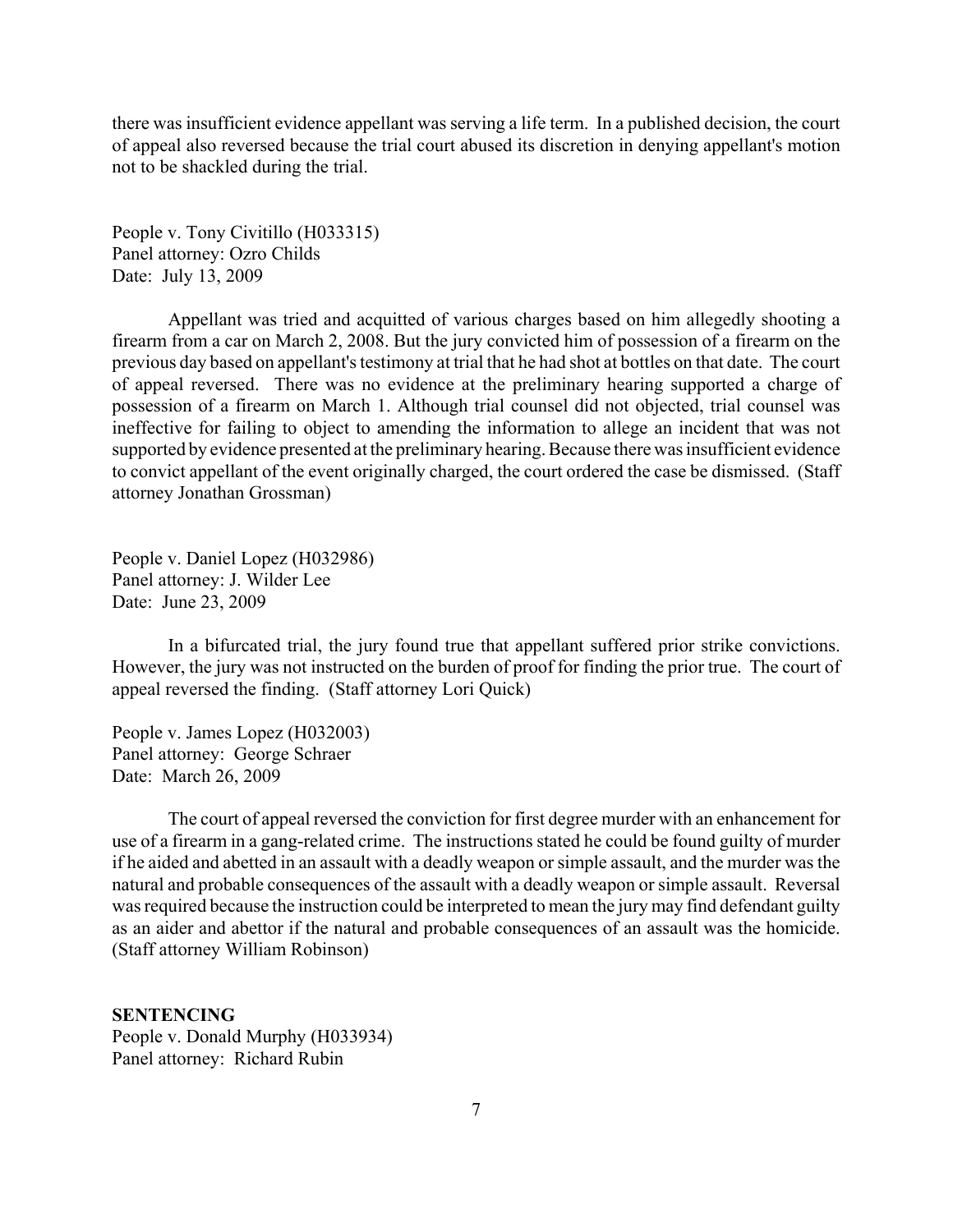Date: December 30, 2009

The court placed appellant on probation on condition, among other things, that he not consume or possess alcohol. Because there was insufficient evidence he abused alcohol, or even used any, it was not reasonably related to his criminal behavior or potential future criminal behavior. (Staff attorney Vicki Firstman)

People v. Palmeno (H033601) Panel attorney: Jeffrey Glick Date: December 29, 2009

Appellant was convicted of violating section 288, subdivision (a) for an incident occurring in 2006 which involved only touching over her clothing. The court of appeal agreed there was not probable cause to authorize an AIDS fine. Further, the fine under Penal Code section 290.3 must be reduced to \$200 which was the amount authorized at the time of the offense. (Staff attorney Vicki Firstman)

People v. Sean Hammond Panel attorney: Gretchen Franklin Date: December 28, 2009

The court of appeal agreed that the restitution fine must be reduced because the trial court's calculation included a count for which the punishment had been stayed under Penal Code section 654. (Staff attorney Paul Couenhoven)

In re Jesse A. (H033855) Panel attorney: Ronald Dehoff Date: December 22, 2009

The court of appeal agreed that gang conditions of probation must be modified so that they are not unconstitutionally vague or overbroad. (Staff attorney Vicki Firstman)

People v. Luis Flores (H033851) Staff attorney: Jonathan Grossman Date: December 18, 2009

The court modified conditions of probation to require knowledge and otherwise prevent vagueness and overbreadth. It also ordered stricken an entry in the minute order that appellant register as a gang member since the trial court did not actually order this.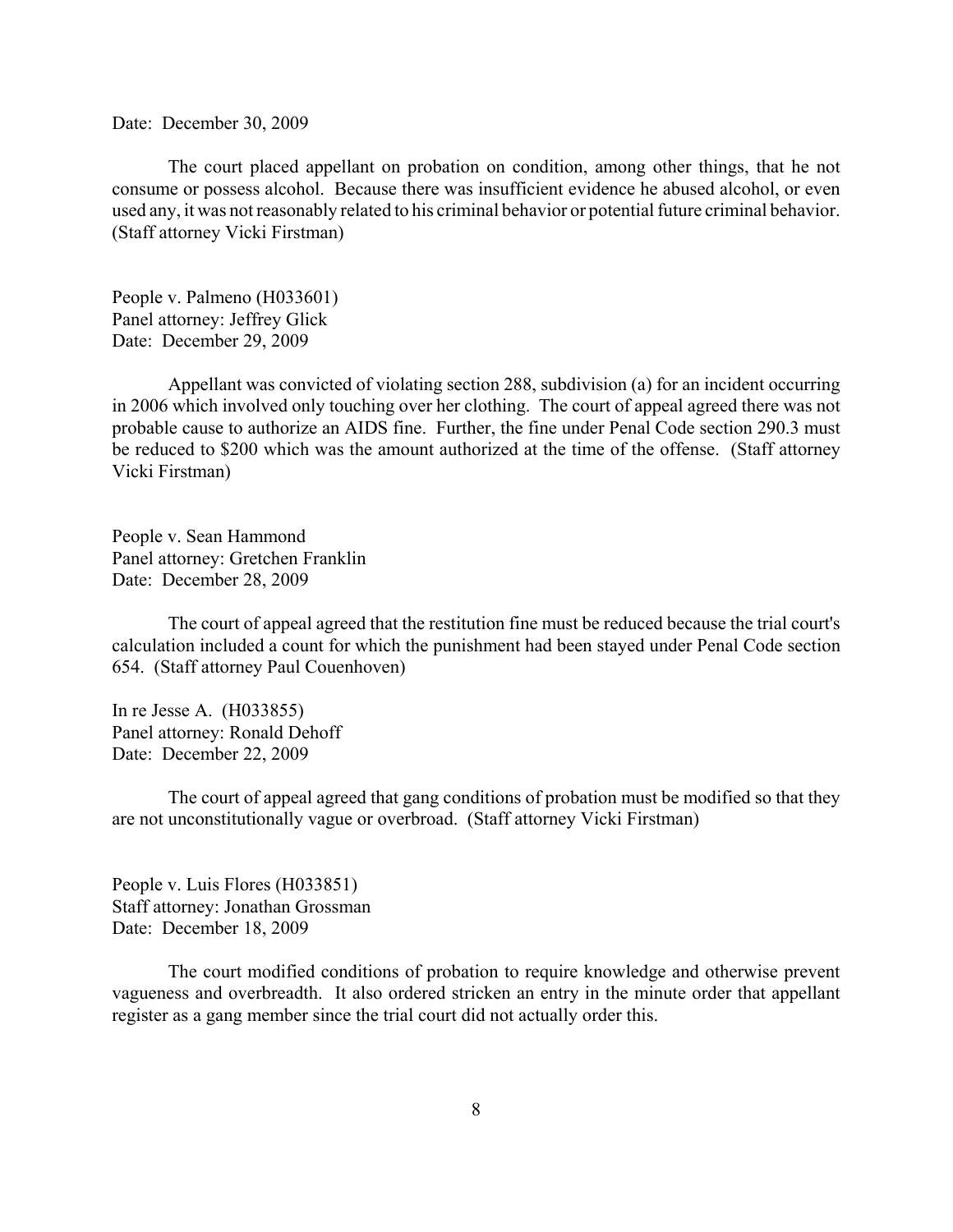People v. Diaz (H033796) Panel attorney: Victoria Stafford Date: December 15, 2009

The trial court did not impose certain fines because appellant was indigent, but it did impose a \$70 AIDS fine, a \$200 sex registration fine, and a booking fee under Government Code section 29550.2, stating they were mandatory. The court of appeal agreed they were not and struck the fines. Further, a conviction for Penal Code section 285 was a violent felony. (Staff attorney Dallas Sacher)

People v. Leonardo Ramirez (H033558) Panel attorney: Naresh Rajan Date: December 17, 2009

The court of appeal modified a condition of probation to require knowledge and ordered the minute order be amended to reflect what the trial court actually ordered. (Staff attorney Vicki Firstman)

People v. Gabriel Negron (H033719) Panel attorney: Jonathan Berger Date: December 15, 2009

The court agreed appellant was entitled to additional presentence credits. (Staff attorney Paul Couenhoven)

In re K.R. (H034121) Panel attorney: Geoff Jones Date: December 15, 2009

A condition of probation was modified to require knowledge. (Staff attorney Jonathan Grossman)

In re J.G. (H034061) Panel attorney: Julie Dunger Date: December 15, 2009

The court struck the condition that the minor not frequent a gang-related area and modified a condition that he not be where there is a weapon to require knowledge. (Staff attorney William Robinson)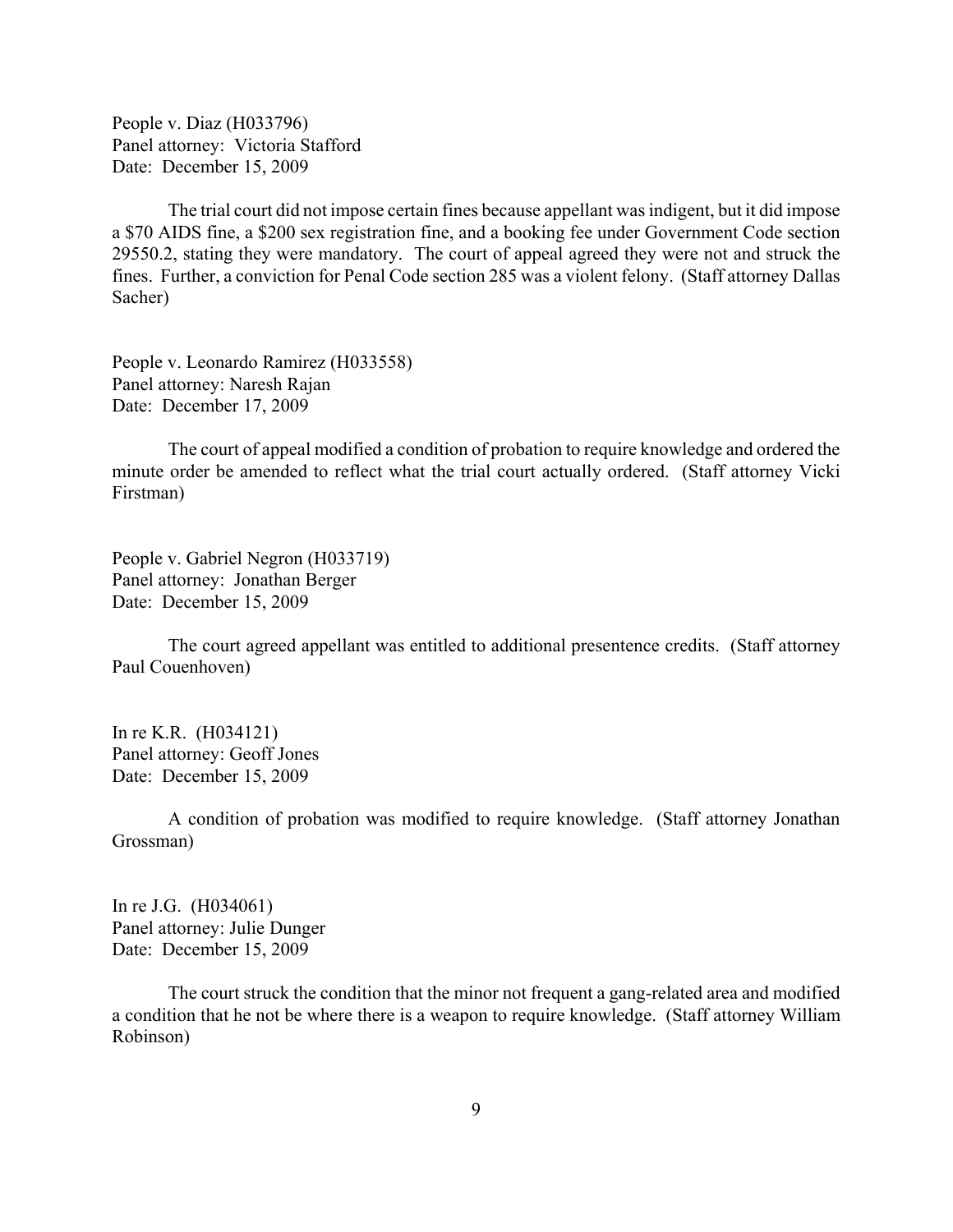People v. Jairo Bravopedroza (H033678) Panel attorney: Robert Angres Date: December 7, 2009

Appellant was convicted of attempted burglary. He was assessed a \$10 fine under Penal Code section 1202.5, and his conduct credits were limited to 15 percent of his sentence because the offense was a violent felony. Respondent conceded that section 1202.5 does not apply to attempted theft offenses and attempted burglary is not a violent felony. (Staff attorney William Robinson)

People v. Michael Flinders (H032968) Panel attorney: Randy Baker Date: December 4, 2009

Appellant was convicted of selling cocaine base in count one and transporting cocaine base in count two, among other things. He was sentenced to prison. The court of appeal agreed that the punishment for one of them must be stayed pursuant to Penal Code section 654, and the restitution fine must be decreased accordingly. Further, there was insufficient evidence he had the ability to pay the \$200 in attorney fees imposed by the court. (Staff attorney William Robinson)

People v. Tashna Rabalais (H033843) Staff attorney: Lori Quick Date: November 30, 2009

The court orally pronounced a \$600 restitution fine, but the clerk wrote in the minute order and abstract of judgment that it was \$1200. The court of appeal reduced it to the \$600 actually ordered by the court.

People v. Salinder Singh (H033265) Panel attorney: Arthur Wong Date: November 30, 2009

The court struck the prison prior because it was the same conviction used to impose a serious felony prior. (Staff attorney Lori Quick)

People v. Richard Settle (H033649) Staff attorney: William Robinson Date: November 25, 2009

The court orally pronounced a \$200 restitution fine, but the clerk wrote in the minute order and abstract of judgment that it was \$800. The court of appeal reduced it to the \$200 actually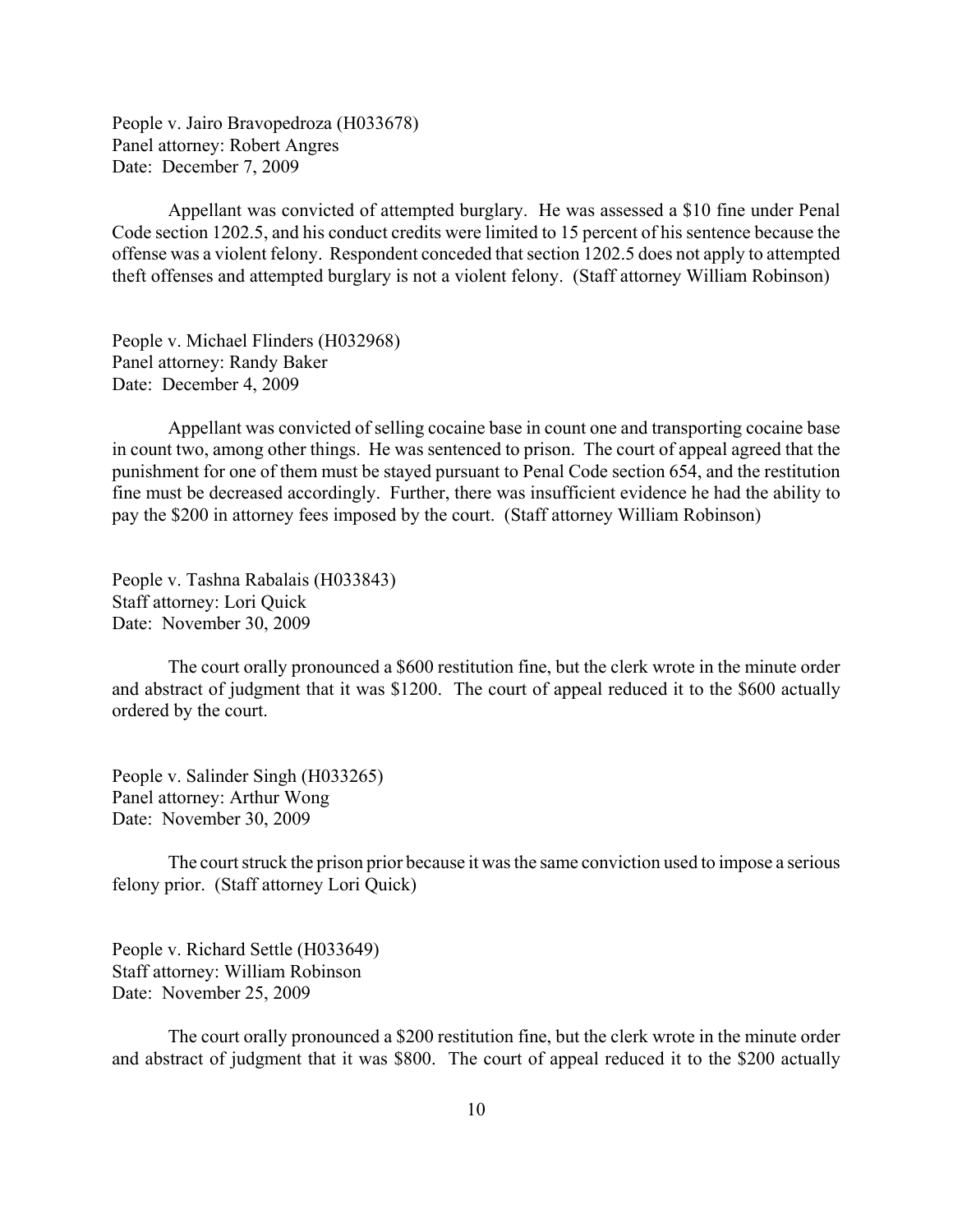ordered by the court.

In re A.D. (H033722) Panel attorney: Erik Bruce Date: November 23, 2009

The minor was found to have driven under the influence causing injury. The court suspended her license for three years. The court of appeal agreed the matter must be remanded for the juvenile court to determine if the offense were a felony or misdemeanor. Further, her license could not be suspended for three years, only two years. (Staff attorney Vicki Firstman)

People v. Carlos Lopez (H033509) Panel attorney: Geoff Jones Date: November 20, 2009

The matter was remanded because the court orally pronounced several different amounts for the restitution fine and miscalculated the amount of presentence credits. (Staff attorney Lori Quick)

People v. John Vallejo (H032698) Panel attorney: Alex Coolman Date: November 19, 2009

The court agreed there was insufficient evidence to support the order for attorney fees. (Staff attorney Lori Quick)

People v. Gus Laverriere (H033706) Panel attorney: Elisa Nadeau Date: November 16, 2009

Appellant was convicted of attempted carjacking. The court limited conduct credits to 15 percent of the sentence. Although carjacking is a violent felony for which conduct credits is limited to 15 percent, attempted carjacking is not. The court of appeal agreed to award additional presentence conduct credits. (Staff attorney Lori Quick)

People v. Kimberly Duggs (H033426) Panel attorney: Randall Conner Date: November 13, 2009

The court modified the condition of probation not to possess a deadly weapon to require knowledge. (Staff attorney Vicki Firstman)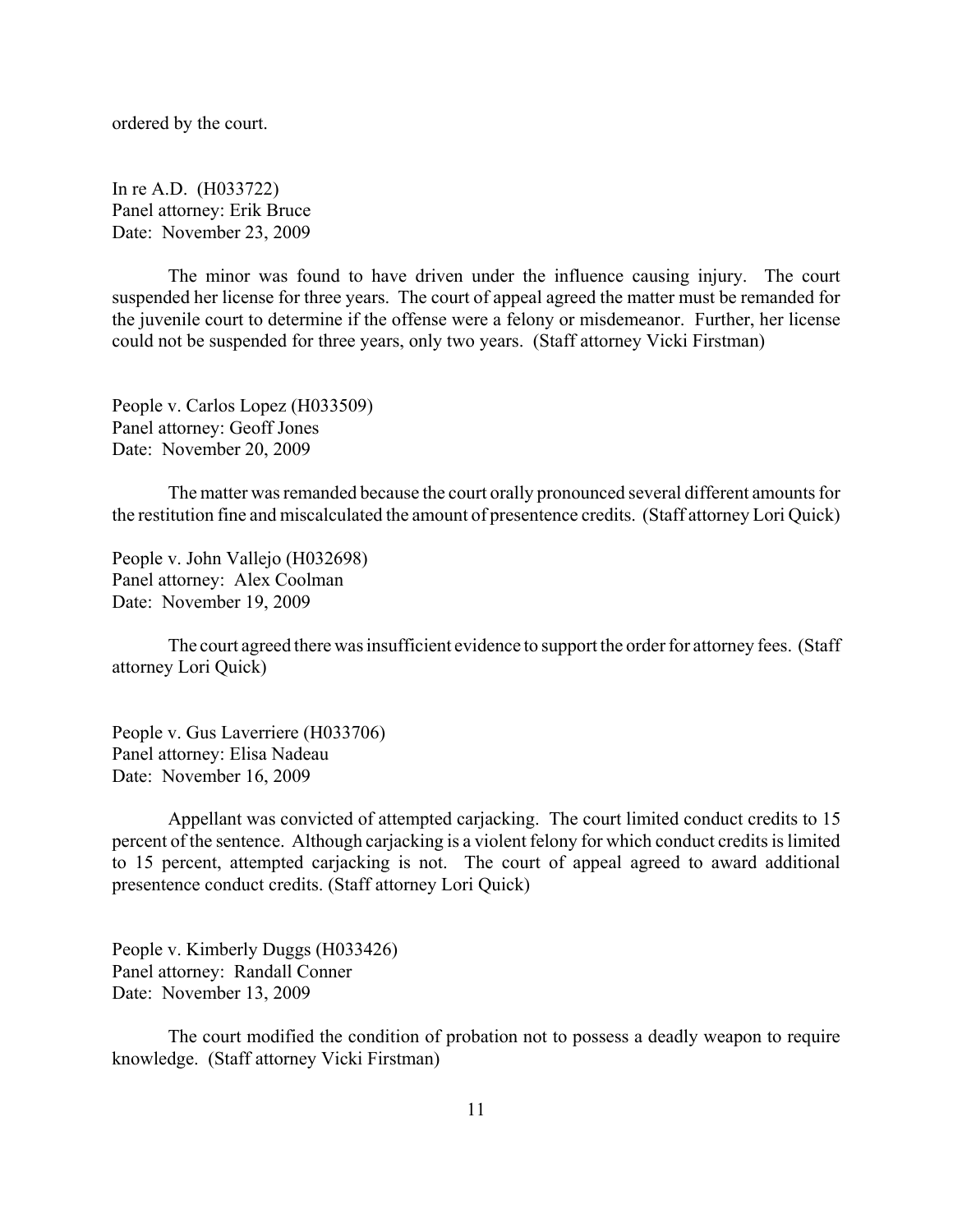People v. Luis Velez (H033018) Panel attorney: Patricia Watkins Date: October 26, 2009

The court agreed that the punishments for false imprisonment and corporal injury on a spouse should have been stayed in lieu of the punishment for assault with force likely to cause great bodily injury which arose from the same incident. (Staff attorney Vicki Firstman)

People v. Milan Pakes (H032734) Staff attorney: Dallas Sacher Date: October 16, 2009

Appellant was convicted of recklessly evading an officer and child endangerment for getting in a police chase with a child in the car. The court of appeal that the punishment for child endangerment should have been stayed under Penal Code section 654.

In re Cesar S. (H034097) Staff attorney: Dallas Sacher Date: September 29, 2009

The juvenile court failed to award five days of precommitment credit.

People v. Stacy Hall (H032356) Panel attorney: Silas Geneson Date: September 29, 2009

The restitution fine needed to be reduced in half to \$600 because the court used the statutory formula with the understanding that appellant was convicted of two felonies. However, the punishment for one of the felonies was stayed pursuant to Penal Code section 654, so the fine should have been only \$600 under the formula. (Staff attorney Paul Couenhoven)

People v. Jesus Rojas (H033186) Panel attorney: Ron Boyer Date: September 29, 2009

Appellant was convicted of vandalism. Vehicle Code section 13202.6, subdivision (a)(1) permits the court to suspend his driver's license for up to two years. The court purported to suspend his license for the term prescribed by law. Because it failed to exercise its discretion, the matter was remanded. (Staff attorney William Robinson)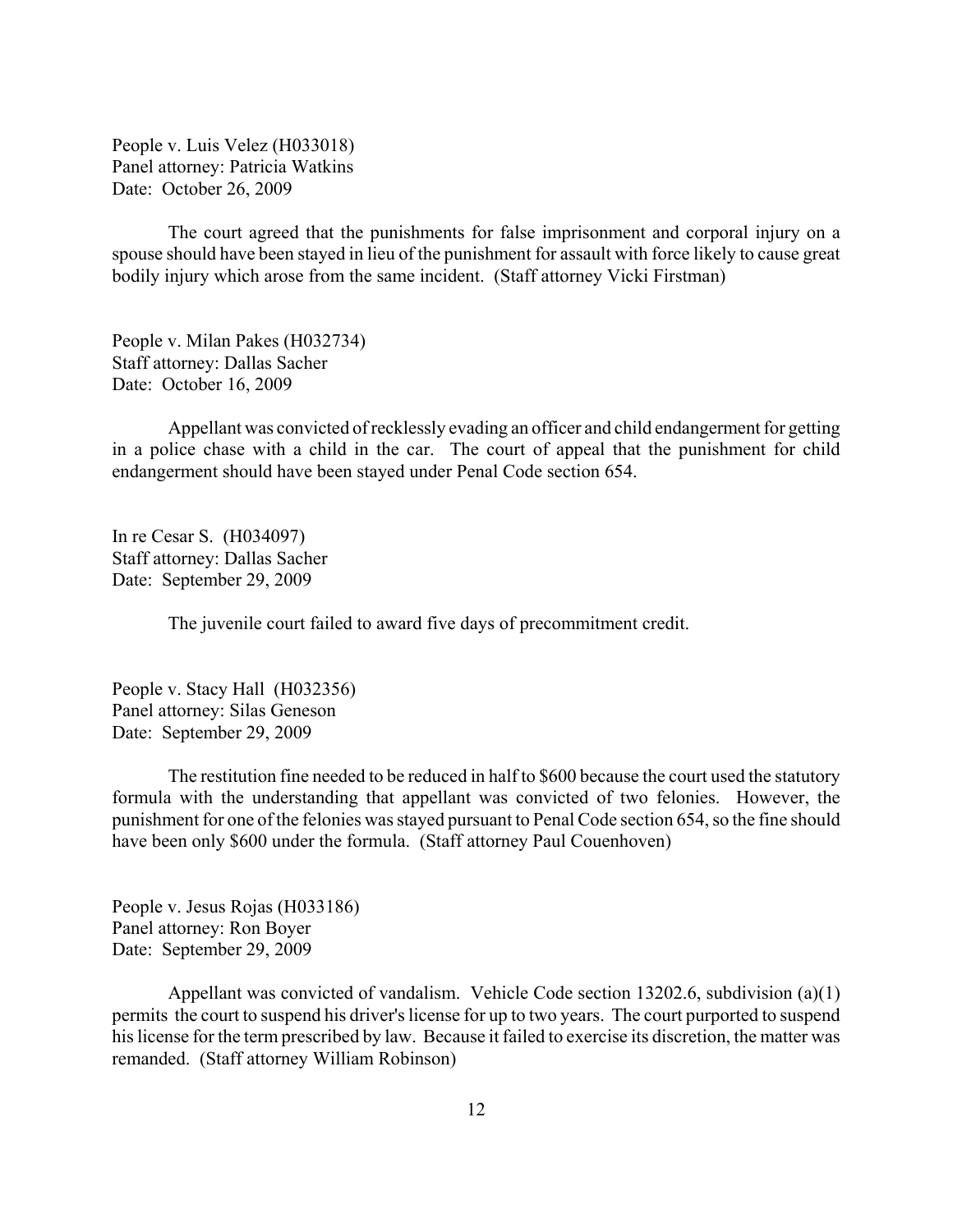In re F.G. (H033786) Panel attorney: Julie Dunger Date: September 25, 2009

The minor was found to have committed premeditated attempted murder with a gang enhancement. In calculating the maximum confinement time, the court imposed an indeterminate term for the attempted murder, plus ten years for the gang enhancement. The statute, however, require the imposition of no additional time if the gang provision applied to an indeterminate term. Instead, the minimum period of parole eligibility must be at least 15 years. While this had no practical effect for a juvenile, the court did not have the authority to add ten years to the maximum confinement time. (Staff attorney Jonathan Grossman)

People v. Saul Nevarez (H032860) Panel attorney: Martin Velez Date: September 10, 2009

Appellant pled to manufacturing methamphetamine and possession for sale. When he pled, the court indicated everyone agreed the punishment for possession would be stayed pursuant to Penal Code section 654. At sentencing, however, the court imposed a concurrent term. The court of appeal agreed that the punishment needed to be stayed. (Staff attorney Dallas Sacher)

In re M.R. (H033832) Panel attorney: Karli Sager Date: September 9, 2009

The minor was found to possess MDMA in violation of Health and Safety Code section 11377. The court ordered as a condition of probation that the minor not own or possess or be where there is a deadly weapon. The court modified the condition to require knowledge. Further, the court remanded the matter for the juvenile court to declare whether the offense was a misdemeanor or felony. (Staff attorney William Robinson)

People v. Mark Crenshaw (H033622) Panel attorney: Danalynn Pritz Date: September 2, 2009

Appellant pled to certain charges and was told fines and fees would be assessed based on his ability to pay. At sentencing, the court imposed a booking fee of \$129.50 which statutorily did not depend on the defendant's ability to pay. Nonetheless, since the plea advisement was that the fee would be imposed based on his ability to pay and there was no evidence of such an ability, the fee was stricken. (Staff attorney Williams Robinson)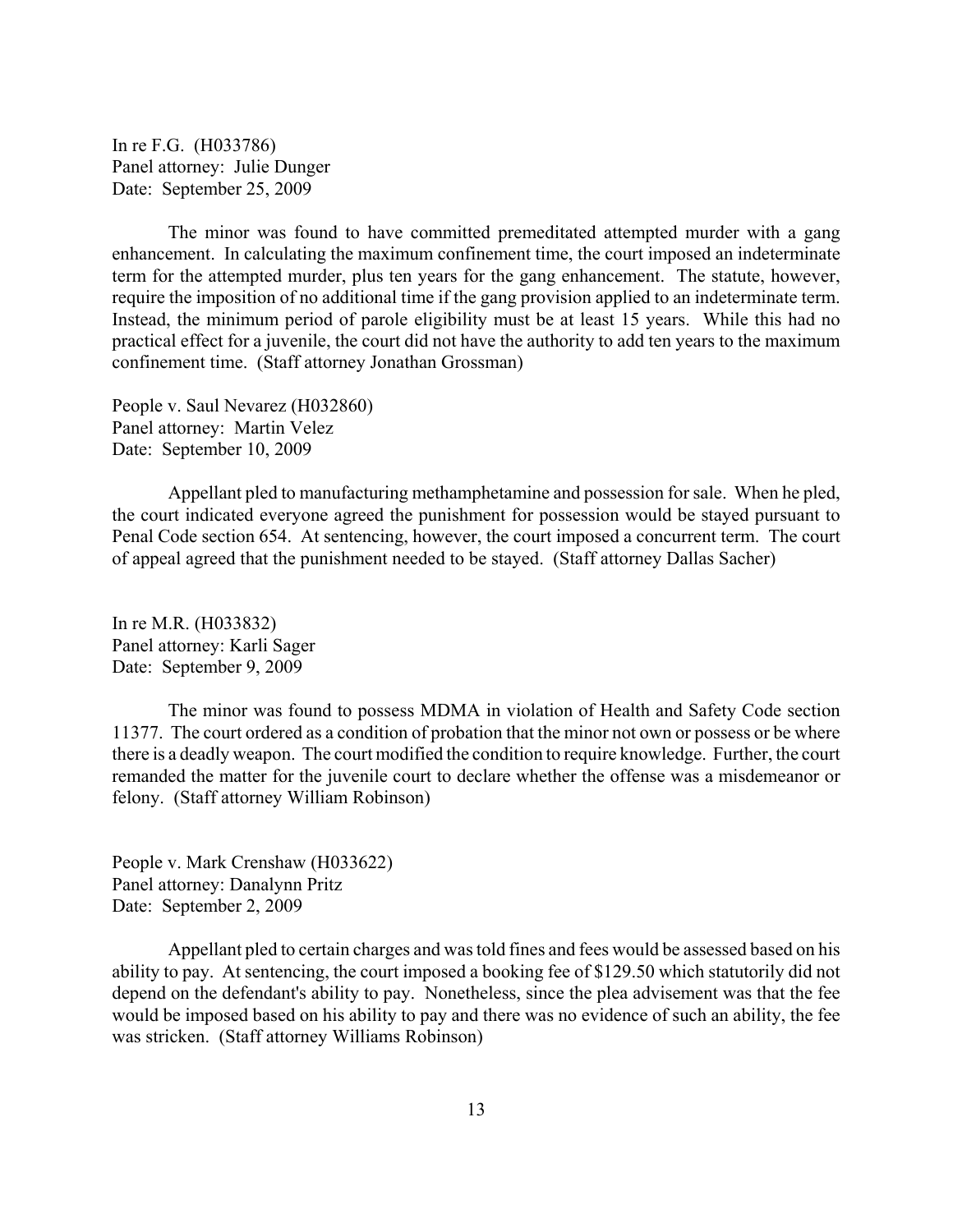People v. Joe Ramirez (H033187) Panel attorney: Ronald Dehoff Date: August 17, 2009

The court ordered victim restitution in the amount the Victims Compensation and Government Claims Board paid the victim. Because the amount determined by the Board creates only a rebuttable presumption of the amount of restitution, the matter was remanded to the trial court for a proper determination. (Staff attorney Lori Quick)

People v. Anna Ayala (H033444) Panel attorney: Robert Derham Date: August 17, 2009

 The trial court used the statutory formula in setting the restitution fine, but it used a stayed count in the calculation. This was error, and trial counsel was ineffective for not objecting. (Staff attorney Dallas Sacher)

People v. Javier Mercado (H033362) Staff attorney William Robinson Date: August 11, 2009

Penal Code section 654 prohibited imposing concurrent sentences for two counts of possessing the same shotgun and two counts of brandishing the same shotgun. Since the punishment for two counts should have been stayed and the court calculated the restitution fine based on the statutory formula, the restitution fine must be reduced.

People v. Anthony Frausto (H032535) Panel attorney: Mark Farbman Date: July 21, 2009

Appellant was entitled to two additional days of presentence credit. (Staff attorney Dallas Sacher)

In re H.C. (H033669) Panel attorney: Marsanne Weese Date: July 14, 2009

The minor was placed on juvenile probation that had 35 conditions. Among them was the order to not frequent areas of gang related activity. In a published decision, the court held this condition unconstitutionally vague and overbroad because it was not clear what an area of gang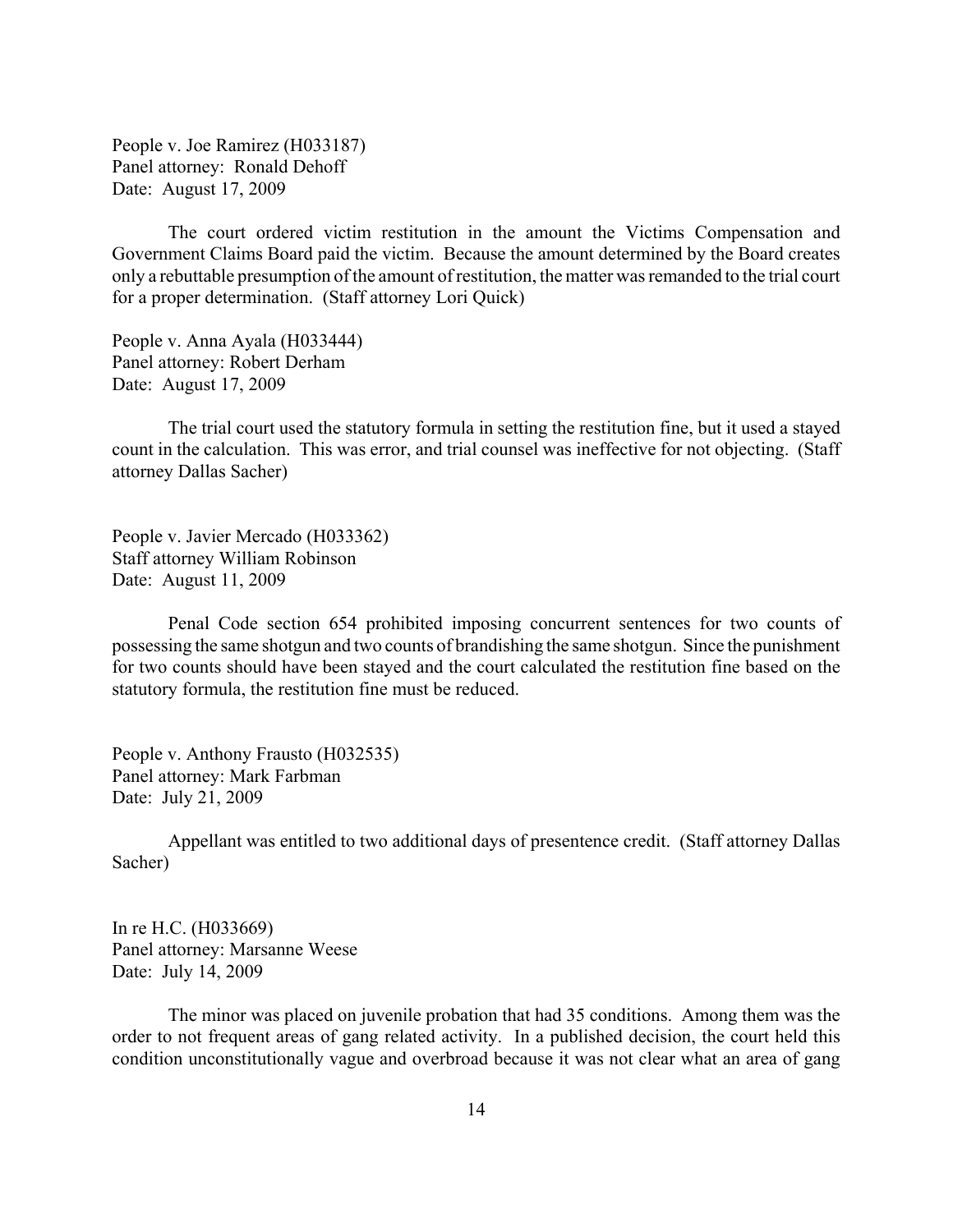activity was or what frequent meant. Further the condition that he not associate with one on probation, parole, or in a gang was amended to require knowledge. (Staff attorney Paul Couenhoven)

In re M.G. (H033449) Panel attorney: Jonathan Berger Date: July 2, 2009

Due to errors in calculating the maximum confinement time, the matter was remanded for a recalculation. (Staff attorney Lori Quick)

People v. Timothy Armstrong Staff attorney: Lori Quick Date: June 30, 2009

The court struck the order that appellant pay attorney fees because there was insufficient evidence of an ability to pay.

In re K.Z. (H033060) Panel attorney: Michael Allen Date: June 29, 2009

The minor was placed on juvenile probation for a gang-related crime. He was ordered to not frequent any areas of gang related activity, participate in gang activity, and not remain in any building or vehicle where dangerous weapons exist. The court amended the conditions to require knowledge and to avoid areas as directed by the probation officer. (Staff attorney William Robinson)

People v. Gonzalez (H032942) Panel attorney: John Steinberg Date: June 15, 2009

The court erred in not staying the punishment for sexual battery and assault with a deadly weapon when appellant was punished for rape from the same transaction. (Staff attorney Paul Couenhoven)

In re J.J, (H033774) Staff attorney: Dallas Sacher Date: June 15, 2009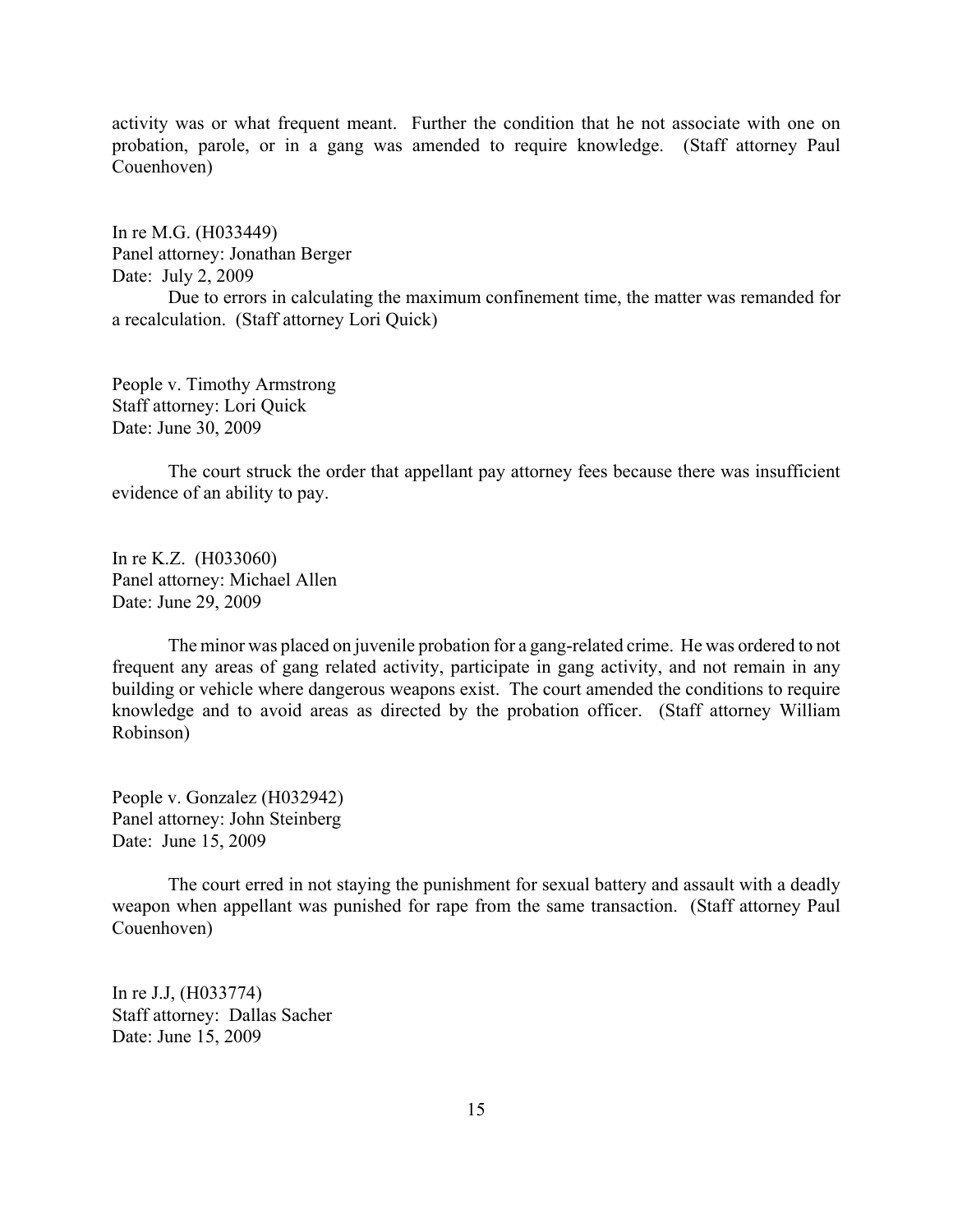The court modified a probation condition to require knowledge when appellant was ordered to stay away from the victim as a condition of probation.

In re H.D. (H033462) Staff attorney: Paul Couenhoven Date: June 3, 2009

In a published decision, the court of appeal disagreed with *In re Joseph M.* (2007) 150 Cal.App.4th 889 and held that the determinate sentencing law is not a factor in determining the maximum period of physical confinement at DJJ under Welfare and Institutions Code section 731.

People v. Jesse Adams (H033573) Panel attorney: Maribeth Halloran Date: May 28, 2009

The sentencing court stayed the punishment for two counts but did not stay the conduct enhancements that attached to them. The court of appeal held the attached enhancements must be stayed as well. (Staff attorney Dallas Sacher)

In re Brandon H. (H033300) Panel attorney: Silas Geneson Date: May 27, 2009

The juvenile court committed the minor to DJJ. It sett the period of maximum physical confinement to be no more than three years. It awarded precommitment credits for the maximum confinement time but not the maximum physical confinement period. The court of appeal agreed precommitment credits must be awarded to both. (Staff attorney Jonathan Grossman)

People v. Daniel Ngo (H032728) Panel attorney: Paul Carroll Date: May 21, 2009

Appellant pled no contest to assault with a deadly weapon, a flashlight, and the charge of dissuading a witness was dismissed. The court placed him on probation on condition that he not possess any deadly weapons, including "every type of knife." The court of appeal agreed the prohibition of possessing any kind of knife was overly broad and not reasonably related to his rehabilitation. (Staff attorney Lori Quick)

People v. Enrique Gonzales Panel attorney: Ozro Childs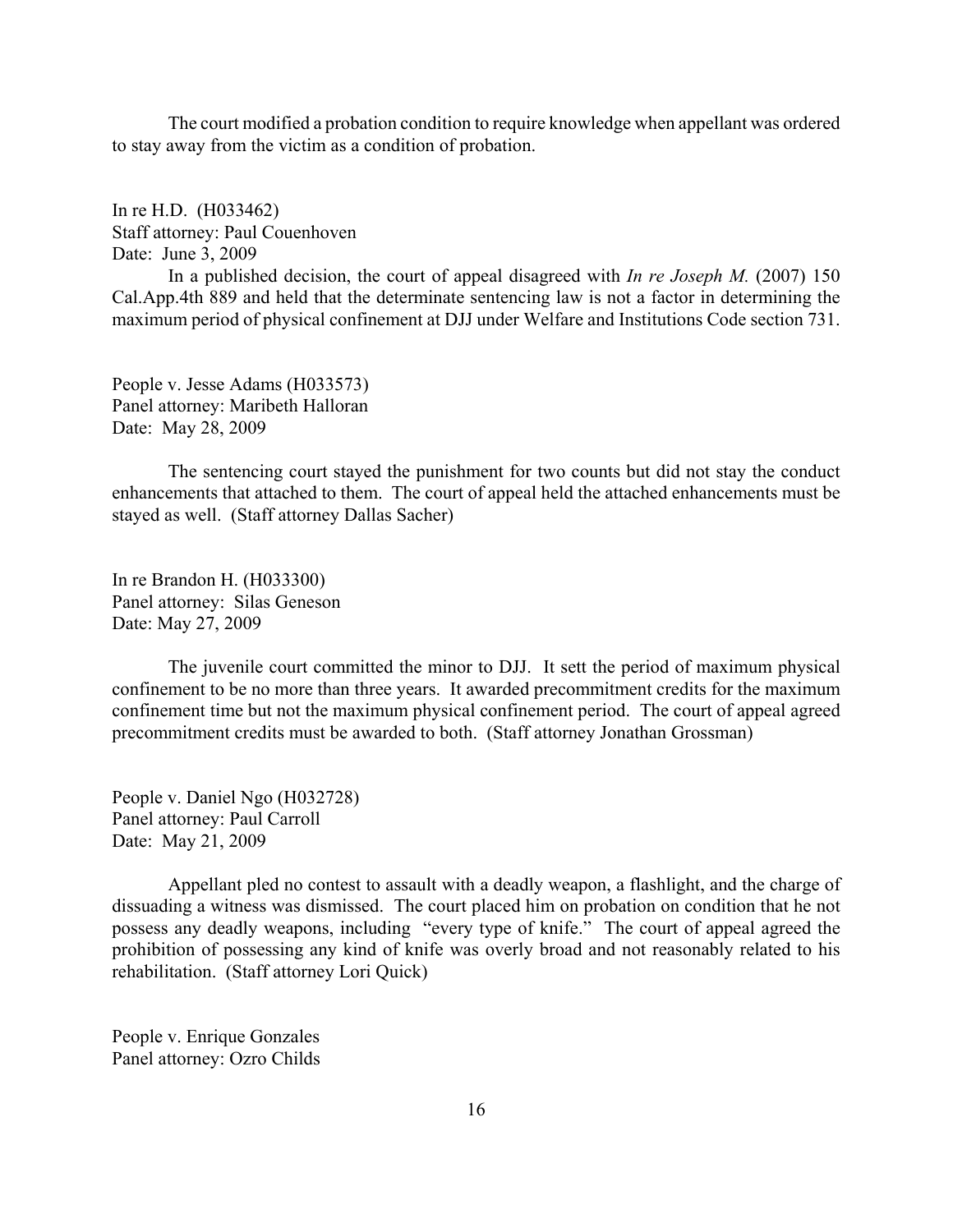Date: May 8, 2009

Appellant was convicted of domestic violence. Although alcohol was not involved, the court ordered that he consume no alcohol or be in a place where alcohol was sold. The court of appeal agreed there was insufficient grounds for imposing this condition. Further, the sentencing court struck a recommended condition of probation concerning reporting if he were deported, but the written order retained this provision. The court of appeal struck the condition of probation the trial court never imposed. (Staff attorney William Robinson)

People v. Mario Garcia (H032585) Panel attorney: Kathleen Novoa Date: May 4, 2009

The superior court imposed various gang conditions of probation. The court of appeal modified the conditions to require knowledge. (Staff attorney William Robinson)

In re K.F. (H032977) Panel attorney: Alex Coolman Date: April 29, 2009

In a published decision, the court of appeal held there was insufficient evidence to order restitution for medical expenses that included ambulance services when there was no evidence the victim was billed for it. Further, restitution could not be ordered for benefits the victim received from the state disability fund. Finally, the written order must conform with the court's oral decision. (Staff attorney Jonathan Grossman)

People v. Martin Alonzo (H033345) Staff attorney: Paul Couenhoven Date: April 28, 2009

The defendant was a suspected Norteno. The court imposed gang conditions of probation, including that the defendant not wear red or blue. The court of appeal held the condition was overbroad, as there was no evidence a Norteno wearing blue would further criminal behavior.

People v. Tomasi Lautaha (H033581) Staff attorney: Jonathan Grossman Date: April 28, 2009

The court ordered that probation fees not be a condition of probation.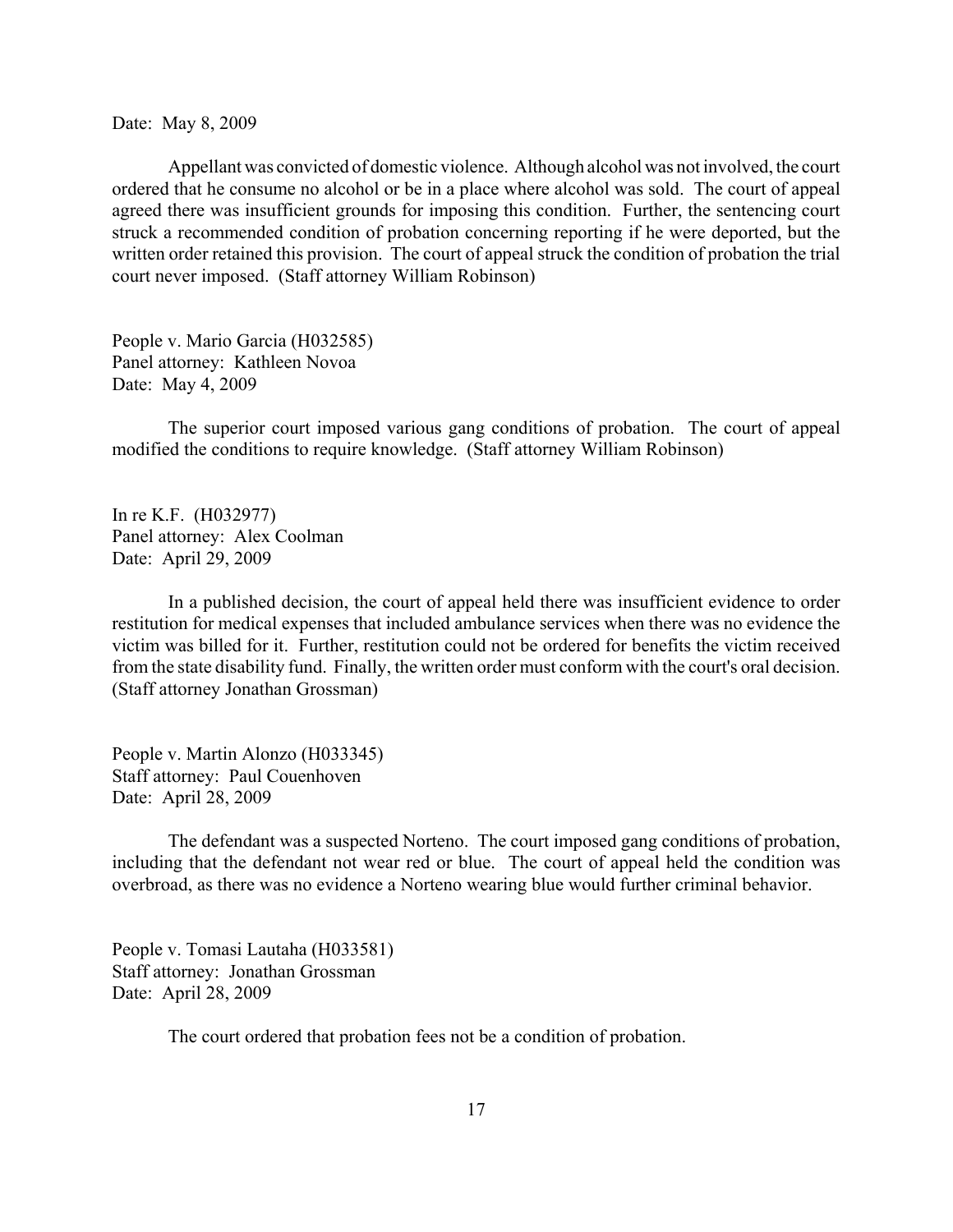People v. Jacob Esau (H032571) Panel attorney: John Dwyer Date: April 28, 2009

The court of appeal agreed that an order of restitution to child protective services for foster care of the defendant's child was unauthorized because it was not a direct victim. (Staff attorney Jonathan Grossman)

People v. Phanh Le (H032903) Panel attorney: Richard Boire Date: April 24, 2009

Appellant was convicted of theft and check forgery. The punishment for check forgery should have been stayed pursuant to Penal Code section 654. Further, since the punishment was stayed and the court used the statutory formula for setting victim restitution, the amount of restitution was wrong. (Staff attorney Jonathan Grossman)

People v. Antonio Hernandez (H032308) Panel attorney: J. Courtney Shevelson Date: April 23, 2009

In count four, appellant was convicted of shooting into an occupied vehicle with a gang enhancement. The court imposed a sentence of 30 years to life which reflected a firearms enhancement under Penal Code section 12022.53(d). Although the jury found the firearms enhancement applied to counts one through three, it made no such finding for count four. Thus, the proper sentence for count four was 15 years to life. The abstract of judgment was also corrected to reflect the court imposed a concurrent sentence of two years for count five, not 25 years to life. (Staff attorney Williams Robinson)

People v. John Luu (H032837) Staff attorney: Jonathan Grossman Date: April 2, 2009

Appellant pled to a series of robberies. At sentencing he complained about counsel's performance and said he wanted to withdraw his plea, but the attorney did not bring the motion. The court denied appellant's oral motion brought by himself and did not hold a Marsden hearing. The court of appeal held that the court erred in not holding a Marsden hearing. It also held that the total restitution fines for several cases handled together could not exceed \$10,000.

People v. Edwin Romua (H033377)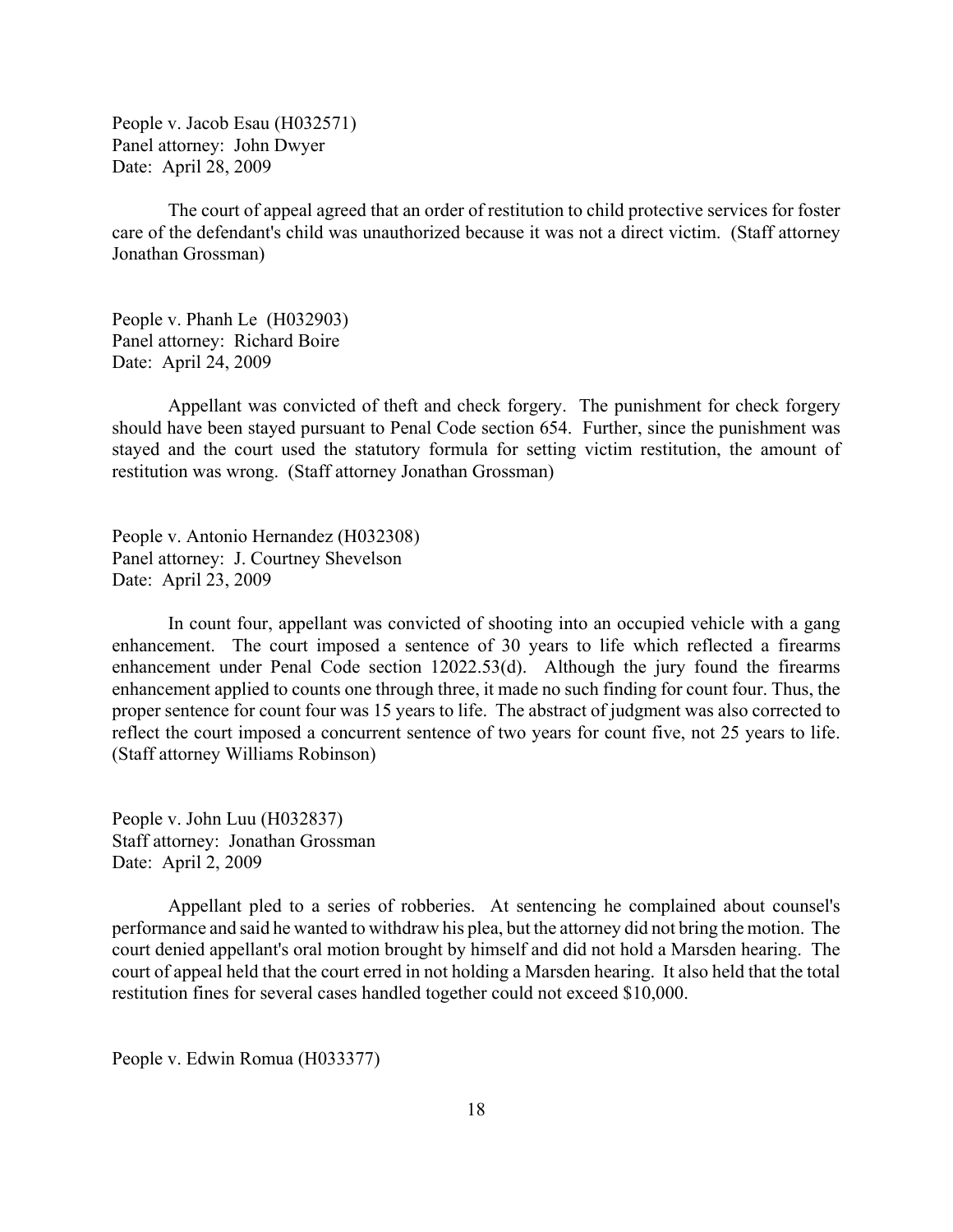Panel attorney: Solomon Wollack Date: March 30, 2009

Appellant pled no contest to attempted murder. The court imposed a term of seven years to life consecutive to a three year sentence for personally inflicting great bodily injury. It also imposed a criminal justice administration fee. The correct sentence is simply life. Therefore, the abstract of judgment needed to be amended to simply say it was a life sentence. The court also failed to state the statutory grounds for imposing the criminal justice administration fee. (Staff attorney Lori Quick)

People v. Joel Castillo (H033203) Staff attorney: William Robinson Date: March 13, 2009

After reversal on appeal, appellant was convicted again and sentenced. In the second sentence, his restitution fine was greater than it originally was. The court of appeal agreed this was forbidden, as state law does not permit increasing punishment after prevailing on appeal.

People v. Paul Boulerice (H032516) Panel attorney: Patricia Lai Date: March 13, 2009

Appellant was convicted of resisting arrest and battery on an officer. The court agreed the punishment for the battery count must be stayed pursuant to Penal Code section 654. Further, the matter must be remanded for a new *Pitchess* hearing because the court failed to retain the material from the first hearing. (Staff attorney Jonathan Grossman)

People v. Esteban Neri (H032072) Panel attorney: Irma Castillo Date: March 9, 2009

The court ordered appellant to pay victim restitution for lost wages for a family member of the victim when she did not work for three days to attend court. She was not a witness or assisting the prosecution. The court of appeal agreed that restitution for such a purpose was not authorized. (Staff attorney Dallas Sacher)

People v. Martin Jensen (H033101) Panel attorney: J. Courtney Shevelson Date: February 26, 2009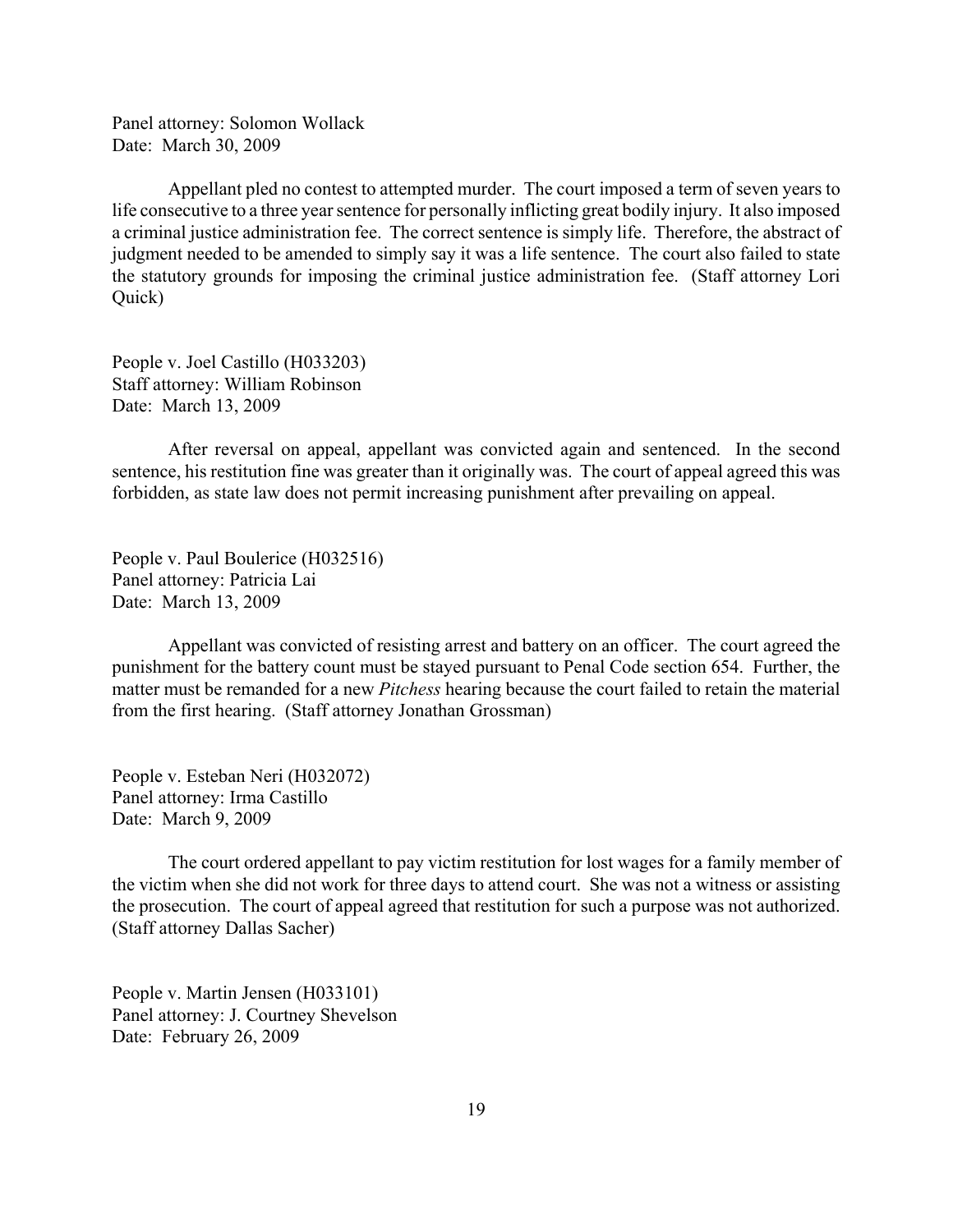Appellant's conviction was reversed on appeal. On remand, he was convicted again and given the same sentence, except his fines increased by \$300. The Attorney General conceded this was error. (Staff attorney William Robinson)

People v. Angelina Murillo (H032409) Staff attorney: Jonathan Grossman Date: February 18, 2009

Appellant had been diagnosed in the past with attention deficit and hyperactivity disorder, bipolar disorder, and asthma. Except for an inhaler for the asthma, she was not receiving treatment. There was no evidence the conditions contributed to her current crime or any past criminal behavior. The court ordered as a condition of probation that she take all prescribed medication. The court of appeal reversed in a published decision. It held the condition was unconstitutionally vague and overbroad, and it cautioned that a trial court should carefully weigh the probationer's privacy interest to refuse medical treatment with evidence of the state's interest in imposing such a requirement.

People v. Juan Torres (H032441) Panel attorney: Mark Farbman Date: February 18, 2009

The court of appeal struck one of the prior serious felony convictions because it was not brought and tried separately. Further, in this case, appellant was sentenced on two cases at the same time and received a total restitution fine in excess of \$10,000. The court of appeal modified the amount to \$10,000. (Staff attorney William Robinson)

People v. Zuniga (H031876) Panel attorney: Walter Pyle Date: January 29, 2009

Before appellant pled, he was advised the court would impose a restitution fine between \$200 and \$10,000, depending on his ability to pay. At sentencing, the court imposed a \$10,000 restitution fine, though there was no evidence of an ability to pay. The court held this was a violation of the plea bargain, but the remedy was to give the defendant an opportunity to withdraw his plea. (Staff attorney William Robinson)

People v. Ibanez (H032230) Panel attorney: Jeffrey Glick Date: January 28, 2009

The court imposed \$1080 in fines pursuant to Penal Code section 290.3, but the fine at the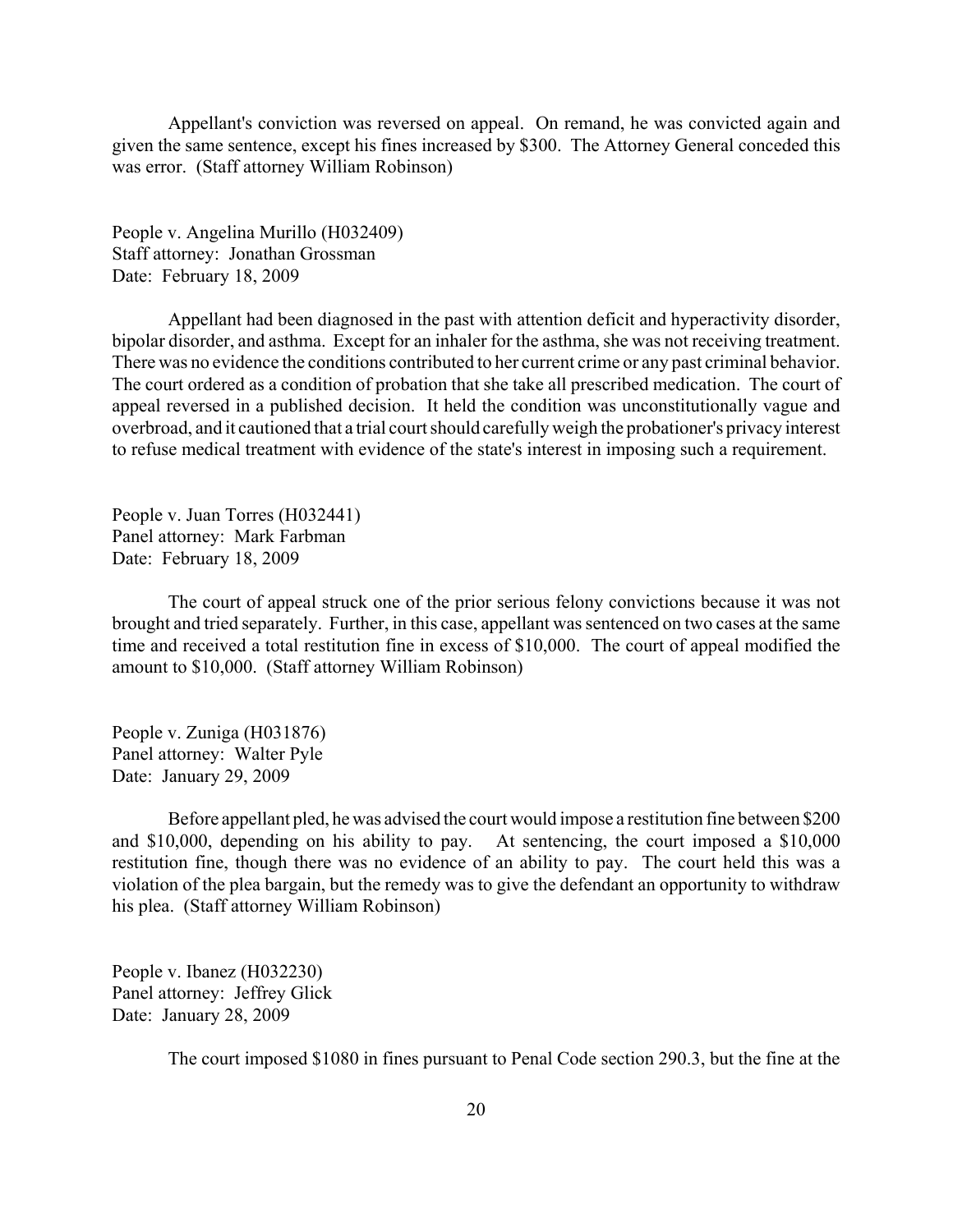time of the offense was only \$200. (Staff attorney Paul Couenhoven)

In re U.A. (H033078) Staff attorney: Paul Couenhoven Date: January 28, 2009

The probation condition that he not exhibit gang insignia was modified to require knowledge.

People v. Angel Garibay (H032235) Staff attorney: Jonathan Grossman Date: January 27, 2009

Appellant was placed on probation on condition, among other things, that he "not associate with persons whose behavior might lead to criminal activities." The court agreed the condition was fatally vague and overbroad, and it struck the condition.

People v. Arnulfo Rivera (H032823) Panel attorney: Elaine Forrester Date: January 22, 2009

When the court placed appellant on probation, it assessed a \$200 restitution fine. When it revoked probation, it increased the restitution fine to \$1200. The court of appeal agreed this was unauthorized. (Staff attorney Jonathan Grossman)

People v. Joseph Ramirez (H032477) Panel attorney: Steven Schorr Date: January 21, 2009

Appellant was in custody for three different periods. In calculating presentence credits, the court determined the amount of time he was in custody and the amount of conduct credits he would receive for each period separately. Because of rounding down, this deprived him of a few days of presentence credits. This was error. The court was required to add all actual days and then determine the conduct credits. (Staff attorney Dallas Sacher)

In re Rudy A. (H032507) Panel attorney: Julia Freis Date: January 14, 2009

The matter was remanded for the court to determine if the crime was a felony or a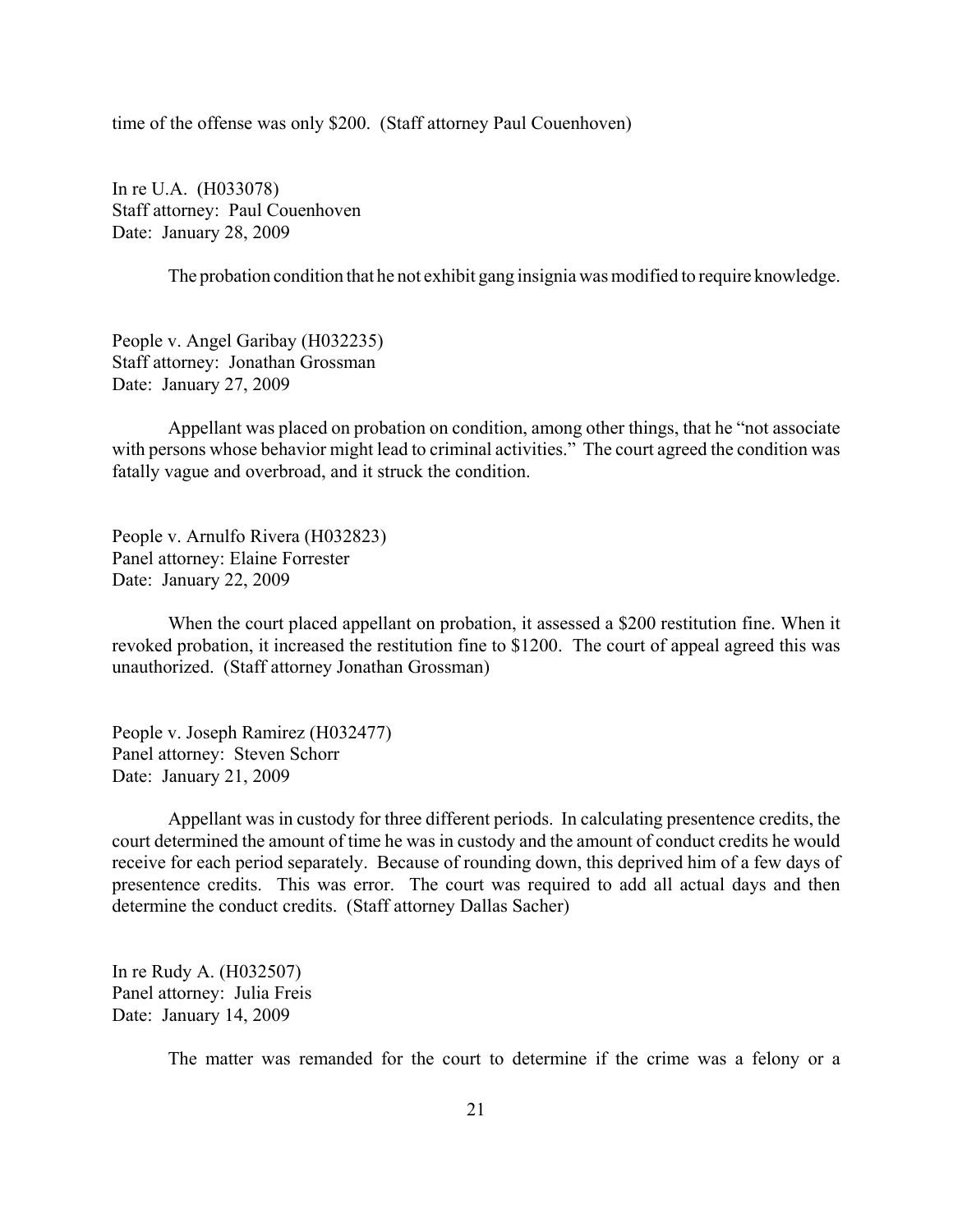<span id="page-21-0"></span>misdemeanor under *In re Manzy W.* (1997) 14 Cal.4th 1199, 1204. (Staff attorney Vicki Firstman)

People v. Paul Zapata (H030016) Panel attorney: Heather McKay Date: January 13, 2009.

The court sentenced appellant to prison and ordered he have no contact with the victim or the victim's family and that he pay \$700 in attorney fees. The court of appeal agreed there was insufficient evidence he had the ability to pay the attorney fees and the stay away order was unlawful when he was not placed on probation. (Staff attorney William Robinson)

People v. Roberto Acuna (H032292) Panel attorney: Peter Goldscheider Date: January 9, 2009

The court imposed a \$200 fine and various penalty assessments. The court of appeal agreed that penalty assessments imposed pursuant to Government Code section 76104.7, subdivision (a) (a second DNA penalty assessment of \$20) and Government Code section 76000.5 (an emergency services penalty assessment of \$40) cannot be imposed on a case where the crime was committed before the statutes were enacted. Such an attempt would violate the ex post facto clause. Further, the imposition of probation costs as a condition of probation was unlawful. (Staff attorney Lori Quick)

### **DEPENDENCY CASES**

In re L.A. (H034276) Panel attorney: Lee Gulliver Date: December 18, 2009

The appellant was the father in a dependency matter. When CPS became involved, the children were removed from the father and placed with the paternal grandparents. At the dispositional hearing, the father and the children wanted the grandparents to become guardians. The court believed it needed the approval of the mother, who was not the custodial parent, as well. In a published decision, the court of appeal agreed with the appellant's argument that the juvenile court can order a guardianship at the dispositional hearing without the approval of the noncustodial parent. (Staff attorney Vicki Firstman)

In re L.M. (H033915) Panel attorney: Benjamin Owens Date: July 30, 2009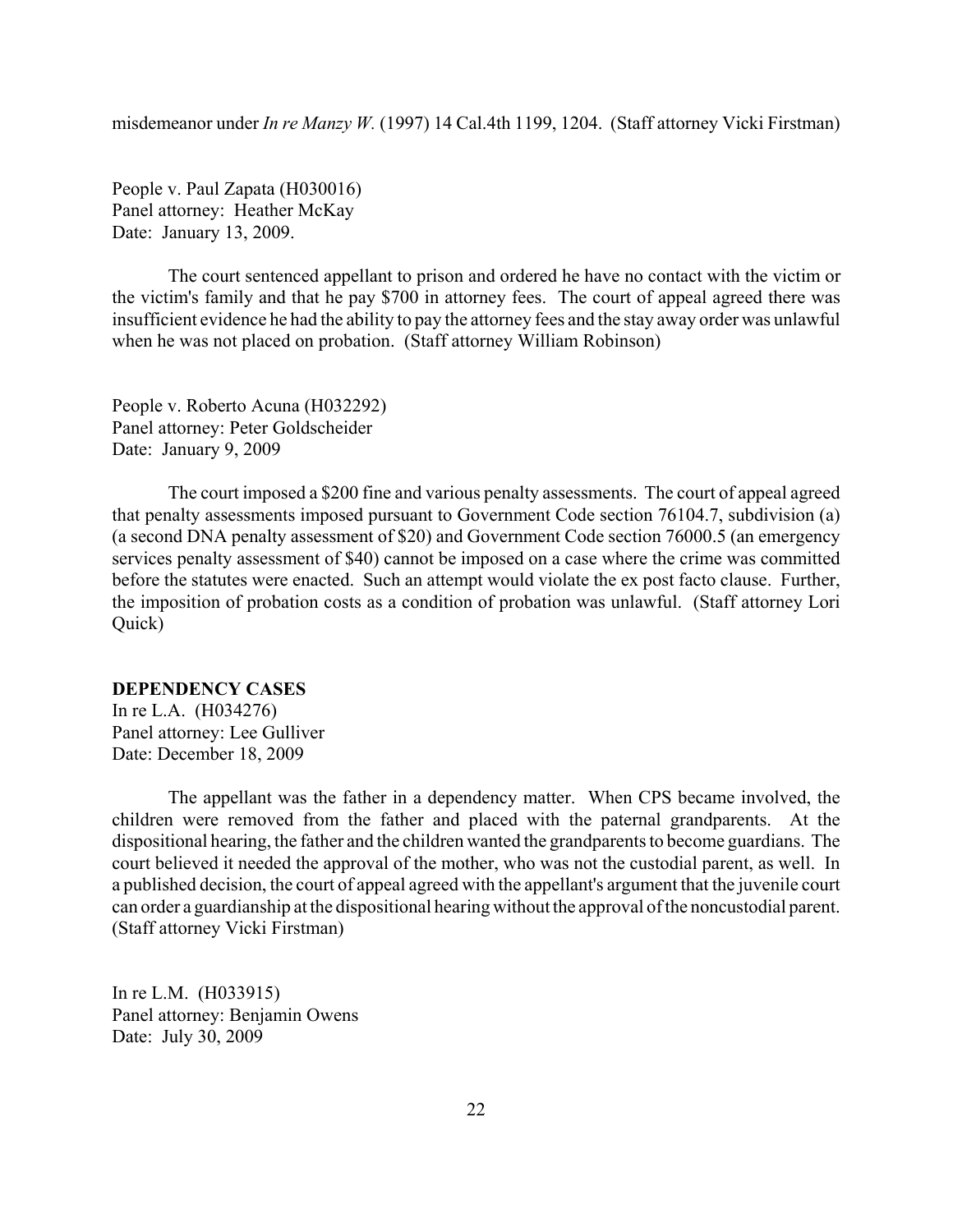Reversal was ordered for failure to comply with the notice of requirement of ICWA. (Staff attorney Vicki Firstman)

In re I.O. (H033809) Panel attorney: Valerie Sopher Date: June 16, 2009

The matter was remanded to comply with the notice requirements of the Indian Child Welfare Act. (Staff attorney Vicki Firstman)

V.M. v. Superior Court (H033829) Panel attorney: James Haworth (for the minor) Date: May 7, 2009

 After providing notice as required under ICWA, and Indian tribe said it wished to intervene and assume jurisdiction. The court issued an order that was facially contradictory. At one point, it stated jurisdiction was transferred. At another point, it stated jurisdiction was transferred pending acceptance by the tribe. When the tribe decided not to accept the transfer, the juvenile court set the matter for a section 366.26 hearing. The father filed a writ petition. The minor argued the first part of the order was a clerical error. From the context of the hearing and the remainder of the order, it was clear the court intended to transfer jurisdiction only if the tribe accepted the transfer. The court of appeal agreed with the minor and denied relief. (Staff attorney Jonathan Grossman)

In re S.R. (H033202) Panel attorney: Julie Braden Date: April 24, 2009

The matter was remanded for proper notice under ICWA. (Staff attorney Jonathan Grossman)

In re R.B. (H032978) Panel attorney: Catherine Lundy Date: April 21, 2009

The father was in custody when the minor was removed from the mother. Although he sought legal custody so that he could have a relative care for the minor, the juvenile court denied him reunification services on the grounds that he did not seek custody. The court of appeal agreed the juvenile court abused its discretion. Since the father did seek placement, denying him services as the non-custodial parent was incorrect. Although the court could have denied services because he was in custody, it did not make a required finding of detriment. The matter was remanded for a new dispositional hearing. (Staff attorney Vicki Firstman)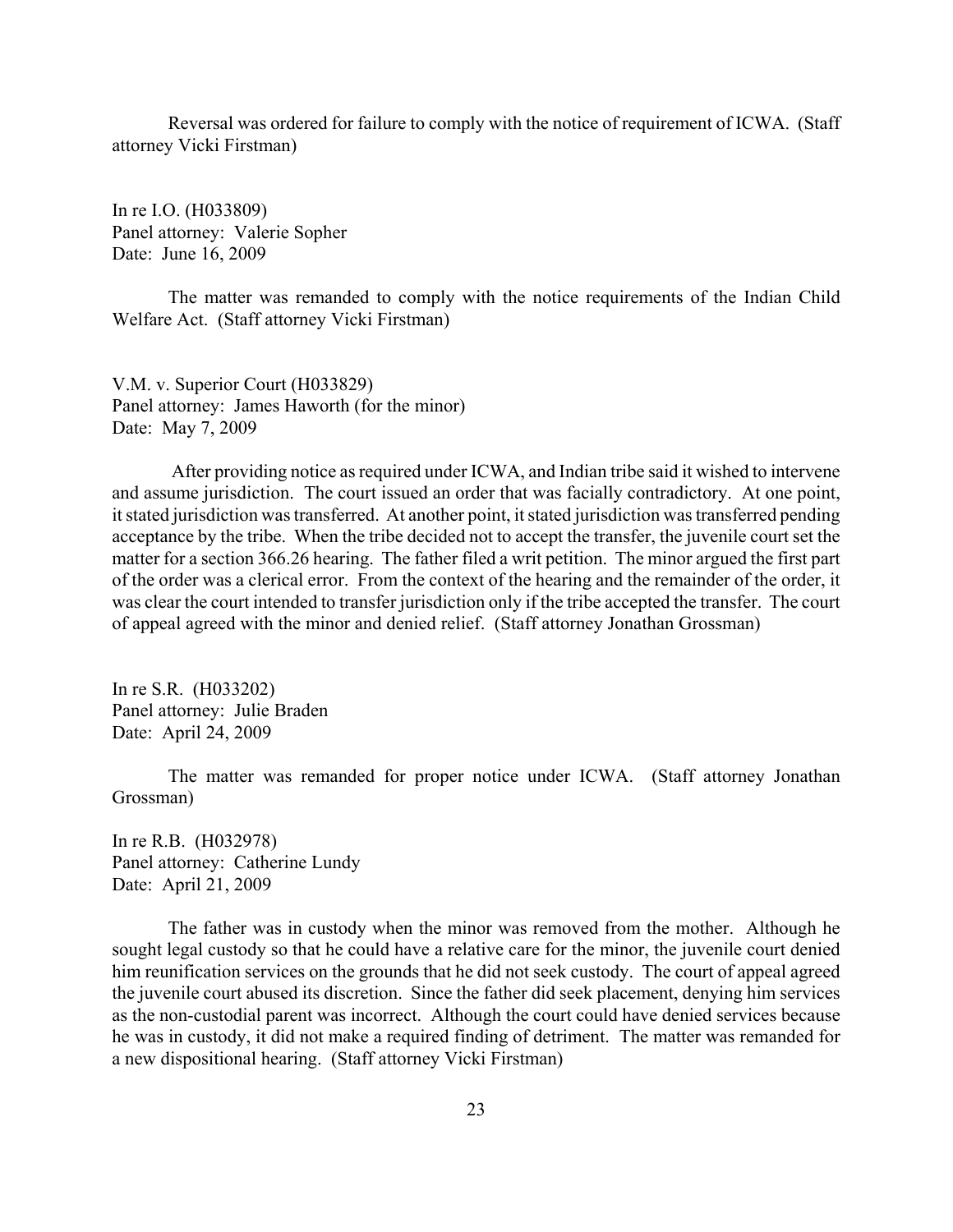# <span id="page-23-0"></span>**HABEAS PROCEEDINGS**

In re Ryen Aisetewa (Santa Clara Co. Super. Ct. no. 206478) Staff attorney: Dallas Sacher Date: December 24, 2009

Petitioner was convicted of molestation based largely on the expert testimony of Mary Ritter, the local SART nurse. The superior court granted an order to show cause based, among other things, failure by the prosecution to provide the videotape of the SART exam which contradicted some of Ritter's testimony, new evidence that she was not credible, and trial counsel was ineffective for not bringing expert testimony concerning the suggestive nature of the interview with the complaining witness.

In re Stan Newton (H032219) Staff attorney: William Robinson Date: November 17, 2009

The court granted an order to show cause in a habeas proceeding concerning an allegation of ineffective assistance of counsel. Newton admitted to suffering a prior strike conviction in that he was convicted of vehicular manslaughter. Manslaughter is a strike because there is an infliction of great bodily injury. But the infliction of great bodily injury is a strike if the victim is not an accomplice. There was insufficient evidence from the record of conviction that the deceased was not an accomplice.

In re Jackson (Santa Clara County No. CC251632) Attorneys: Cliff Gardner, Larry Gibbs, and Edward W. Swanson Date: October 29, 2009

The defendant was convicted of sex crimes which he said never occurred. The prosecution expert, Mary Ritter, testified at trial that from her medical examination she found evidence of sexual trauma. It was later discovered that the examination was videotaped. According to the defense expert on appeal, the videotape did not support Ritter's findings. The court of appeal issued an order to show cause, returnable in the superior court. The superior court granted relief on habeas corpus based on newly discovered evidence. (Staff attorney Dallas Sacher)

People v. Milan Pakes (H033604) Staff attorney: Dallas Sacher Date: October 16, 2009

Appellant was convicted of recklessly evading an officer and child endangerment for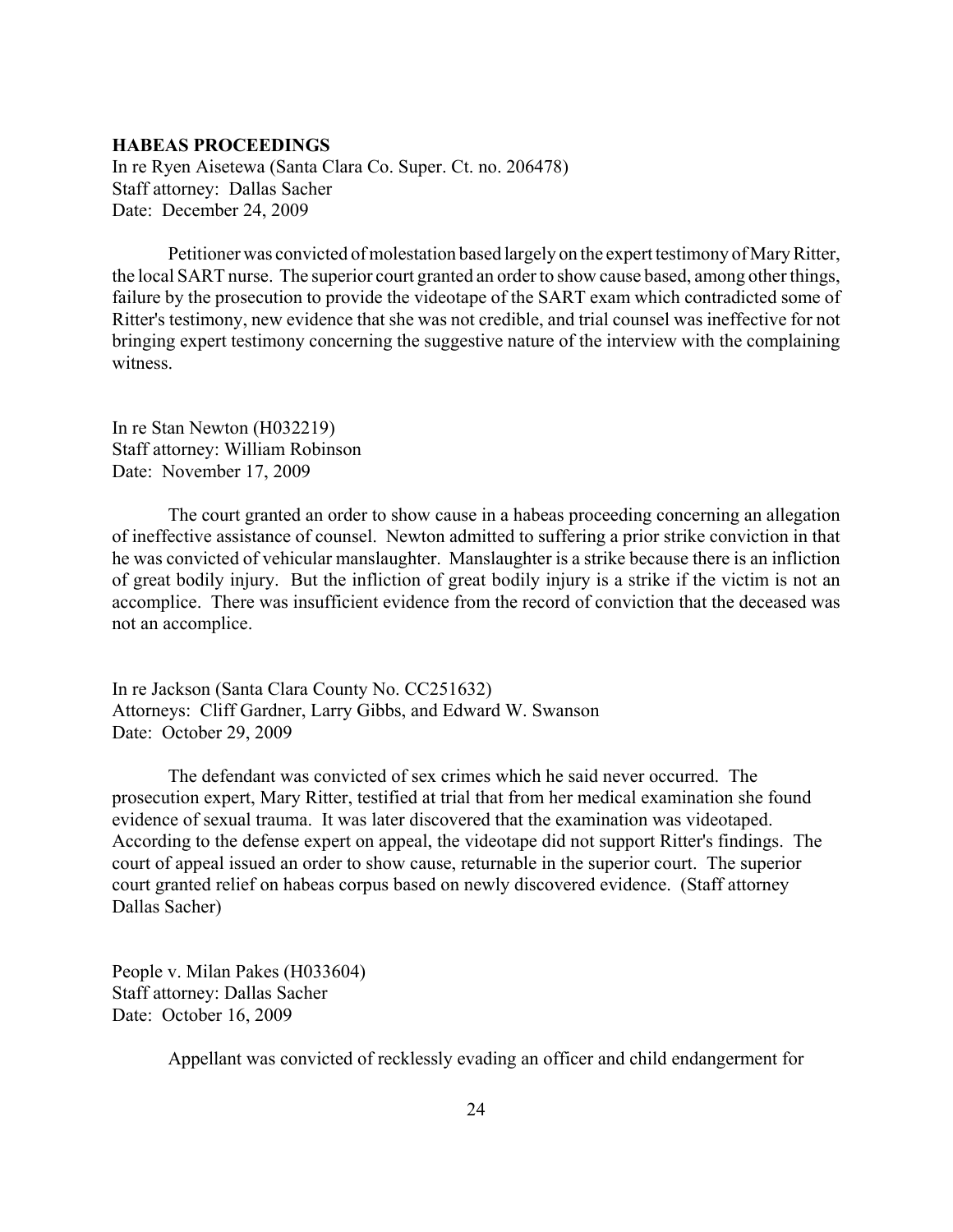<span id="page-24-0"></span>getting in a police chase with a child in the car. The court of appeal issued an order to show cause why trial counsel was not ineffective for stipulating he was evading the officers because he reasonably believed that he would be sent to state prison if captured.

In re A. O. (H033815) Panel attorney: Jonathan Berger Date: June 15, 2009

Trial counsel filed a notice of appeal but mistakenly did so on the 61st day. A habeas corpus petition was filed in the court of appeal. The court granted relief and permitted a late appeal. (Staff attorney William Robison)

In re Jose Cruz Lopez (H032511) Staff attorney: Dallas Sacher Date: June 10, 2009

The police learned that a person named Jose Lopez was selling drugs. Officers made observations that corroborated the allegation. One officer looked for a file of a Jose Lopez who lived at the address in question and learned that a person with that name did live there who was on probation with a condition that he be subject to searches. Police conducted a probation search and found drugs. Appellant was charged with the crimes. After his search motion was denied, he was convicted. On habeas corpus, it was alleged that trial counsel was ineffective because the same two-page document the police relied on, which indicated Jose Hernandez Lopez, was on probation, indicated that he had been arrested days later and was serving a jail term with his probation terminated weeks before the search. The court of appeal summarily denied the habeas corpus petition. The supreme court granted his petition for review and transferred the matter back to the court of appeal with directions to issue an order to show cause. The court of appeal did so. After briefing and oral argument, it granted relief.

In re Ut Chi Vo (H033220) Panel attorney: Keith Wattley Date: March 9, 2009

Vo was convicted of second degree murder. The Board denied parole based on the commitment offense and his purported lack of insight. The court of appeal granted his petition for writ of habeas corpus. The commitment offense did not justify denial of parole given his record of rehabilitation. Further, the it was not a reasonable interpretation to conclude the prison psychological report stated he still posed a danger to society. (Staff attorney Michael Kresser)

**MISCELLANEOUS**

In re Larry Jones (H032985)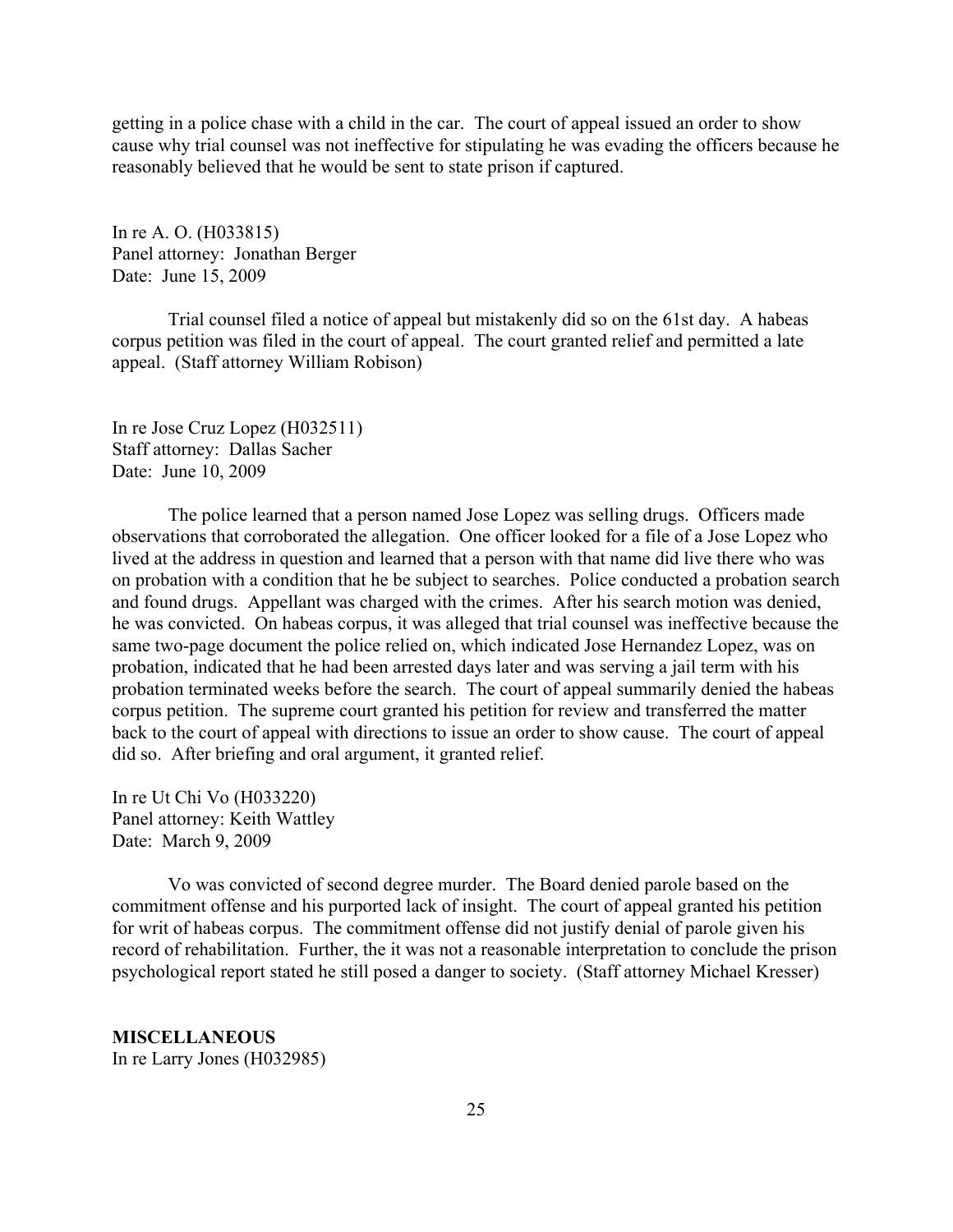Panel attorney: Barbara Fargo Date: October 9, 2009

The Board decided to release Jones on parole, but the governor vetoed the decision. Jones filed a petition for writ of habeas corpus in the superior court which granted relief. The government appealed. The court of appeal affirmed, holding that even under *In re Lawrence* (2008) 44 Cal.4th 1181, there was not some evidence to support a decision to deny parole. The court reinstated the Board's decision. (Staff attorney Michael Kresser)

In re Ermias Below (H003986) Panel attorney: Keith Wattley Date: October 1, 2009

The court of appeal affirmed the granting of relief on habeas corpus, finding that there was not some evidence to deny parole. The court, however, remanded the matter to the Board to reconsider its decision in light of *In re Lawrence* (2008) 44 Cal.4th 1181. (Staff attorney Michael Kresser)

In re Dean Anchor (H033724) Attorney: Roger Hanson Date: September 29, 2009

The superior court found there was not some evidence to deny parole. The government appealed. The court of appeal affirmed, though it modified the order to permit the Board to rehear the matter. (SDAP did not participate in this appeal).

Edgardo Garcia v. Superior Court (H033111) Attorney: Michelle C. Wouden Date: September 17, 2009

The defendant was held to answer for resisting arrest, among other charges. He filed a motion to set aside the holding owner pursuant to Penal Code section 995 because there was no evidence he was ordered to stop. The prosecution conceded error but requested the case be remanded to the magistrate to correct the deficiency pursuant to section 995a, subdivision (b)(1). The court ordered a new hearing over defendant's objection. After an extensive hearing, he was held to answer again. He filed a petition for writ of mandate. In a published decision, the court of appeal reversed. While section 995a permits remand for minor problems in the preliminary hearing, the problem here was the complete failure to present evidence on one of the elements of one of the charges. This was not a minor problem contemplated by the statute. (SDAP did not participate in this case)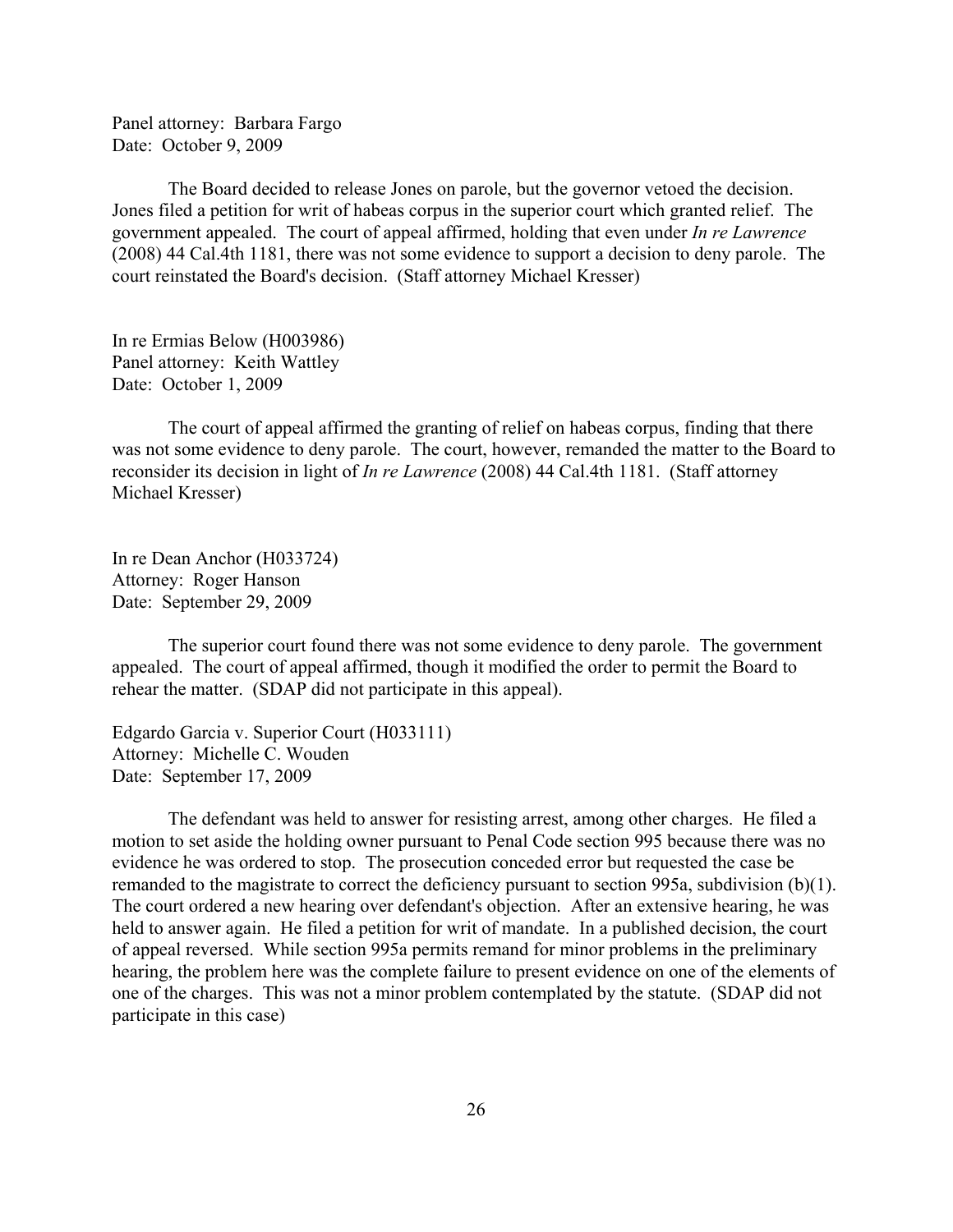People v. Lewis (H033033) Staff attorney Paul Couenhoven Date: August 10, 2009

Defendant was accused of failing to register as a sex offender. He successfully argued the mandatory requirement to register should not apply to him under equal protection principles because of the nature of the crime. (See *People v. Hofsheier* (2006) 37 Cal.4th 1185.) The criminal case was dismissed. The court then purported to exercise its discretionary authority to order him to register. The court of appeal reversed. Once the criminal case was dismissed, there was no longer a cause before the court, and it lacked the authority to order appellant to register.

People v. Dylan Enders (H031941) Attorney: Thomas Worthington Date: August 3, 2009

Appellant was arrested because he was identified being in a car where contraband was found. He presented evidence of an alibi. The charges were later dismissed against appellant. He filed a motion for a finding of factual innocence which was denied. The court of appeal remanded the matter back to the trial court because it analyzed the issue incorrectly. Appellant met his initial burden of showing a prima facie case of factual innocence. The court then needed to determine from the totality of the record if he were factually innocent. (SDAP did not participate in this case).

In re Onesimo Haro (H033663) Attorney: Marc Grossman Date: June 30, 2009

The Parole Board denied Haro's request for parole because of the commitment offense. The superior court granted relief on habeas corpus. The government appealed. The court of appeal affirmed with minor modification, holding that the denial of parole is unlawful unless the Board could show how it showed current unsuitability to be released on parole. (SDAP did not participate in this appeal)

Douglas v. Superior Court (H033789) Attorney: Barbara Joan Muller Date: June 9, 2009

The defendant was involved in a car accident and charged with using the car as a weapon. The defense moved to inspect the other vehicle so that an expert can determine if the prosecution's theory of the case was correct or if the evidence showed the defendant did not use the car as a weapon. The prosecution opposed the motion in the superior court which denied the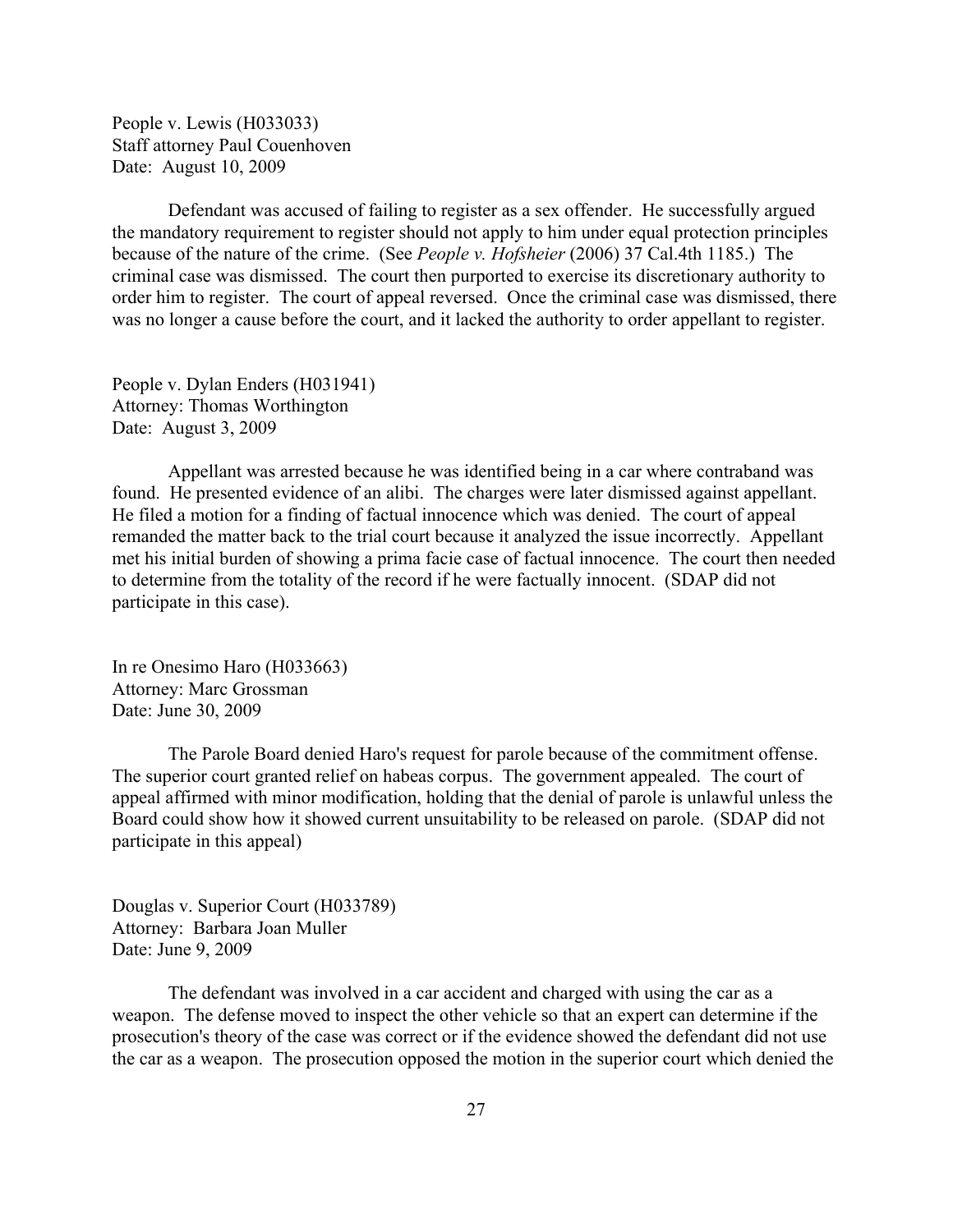motion. Upon the defense filing a petition for writ of mandate, the prosecution conceded, and the court granted the writ. (SDAP was not involved)

In re Emery Miller (H032858) Panel attorney: Steve DeFilippis Date: May 27, 2009

The superior court ruled there was not some evidence for the governor to deny parole. The court of appeal affirmed but remanded the matter for the governor to reconsider the matter in light of *In re Lawrence* (2008) 44 Cal.4th 1181.

In re Donald Lewis (H032463) Panel attorney: Heather McKay Date: May 21, 2009

The Board granted Lewis parole, but the governor reversed the decision. Lewis filed a habeas corpus petition in the superior court which granted relief. The government appealed. The court of appeal affirmed but modified the order for the governor to reconsider the record in light of *In re Lawrence* (2008) 44 Cal.4th 1241. (Staff attorney Michael Kresser)

In re Frank Bautista (H032616) Panel attorney: Benjamin Ramos Date: May 6, 2009

The court of appeal agreed there was not some evidence to support the denial of parole. It remanded the matter to the Parole Board to reconsider its decision in light of *In re Lawrenece* (2008) 44 Cal.4th 1181. (Staff attorney Dallas Sacher)

People v. Arthur Criscione (H032680, H032426) Panel attorney; Barbara Fargo Date: April 17, 2009

In a published decision, the court held the parole board's denial of parole was based on the wrong analysis and remanded the matter for a new hearing. (Staff attorney Michael Kresser)

In re Ebrahim Sadeghy (Santa Clara Co. No. 107650) Staff attorney: Dallas Sacher Date: April 3, 2009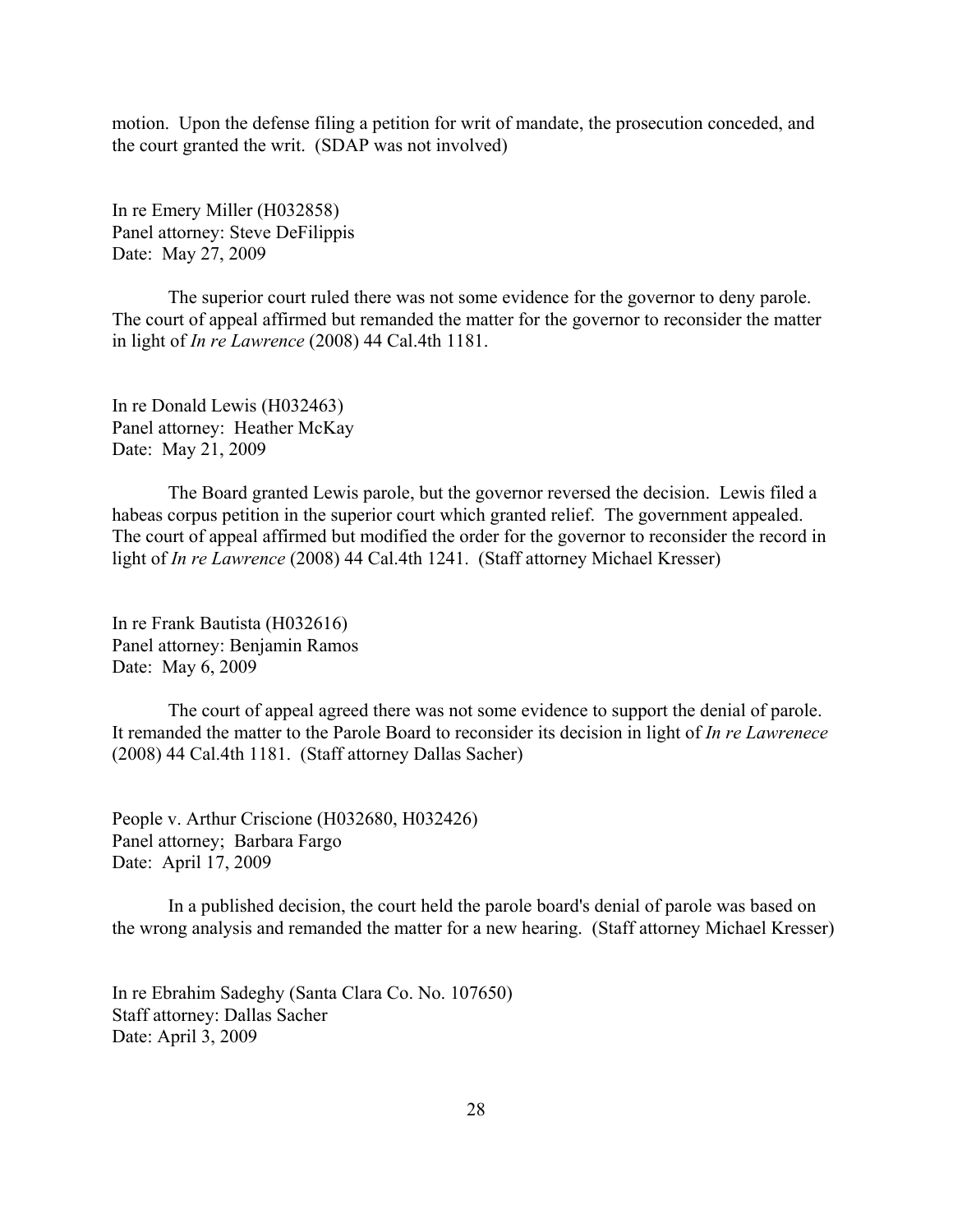Petitioner was a life prisoner, and he was denied parole. The superior court granted relief on habeas corpus. Reliance on the commitment offense and lack of insight were insufficient grounds for denying parole because the Board failed to show how the factors made him currently unsuitable for parole.

In re Nam Van Huynh (H031395) Panel attorney: Keith Wattley Date: January 28, 2009

Huynh was convicted in 1989 of second degree murder. In 2002, the Board of Prison Terms determined he was suitable for parole, but the governor vetoed the decision. The superior court granted Huynh's petition for relief on habeas corpus because there was not some evidence to support the governor's decision. The government appealed, and the court of appeal mostly agreed with the superior court but remanded the matter for the governor to reconsider. The governor again vetoed the finding of suitability. The governor again vetoed the Board's decision. After the superior court granted relief on habeas corpus, the government appealed. Meanwhile, the Board found him suitable again in 2005. The governor vetoed the decision, the superior court granted relief, and the government appealed. The court of appeal agreed there was not some evidence to support the governor's decisions. The murder of his wife occurred during a period of depression which was now over. He was otherwise a model inmate. There was insufficient grounds for concluding the commitment offense continued to make him unsuitable for parole. The court reversed and found it unnecessary to remand the matter for reconsideration. (Staff attorney Michael Kresser)

In re John Dannenberg (H030031) Attorney: Steve Defilippis Date: January 23, 2009

Dannenberg filed a habeas petition in pro per in the court of appeal seeking release on parole. (See *In re Dannenberg* (2005) 34 Cal.4th 1061.) The Board granted parole, but the governor vetoed the decision. The court of appeal agreed that there was insufficient evidence to support the governor's decision because there was no evidence he currently posed an unacceptable risk. The governor's continued reliance on the commitment offense, when there was no evidence it was probative to current dangerousness, was insufficient. (SDAP did not participate in the proceeding)

In re Jose Cobos (H032419) Panel attorney: Keith Wattley Date: January 23, 2009

The Board granted parole, but the governor vetoed the decision. The superior court